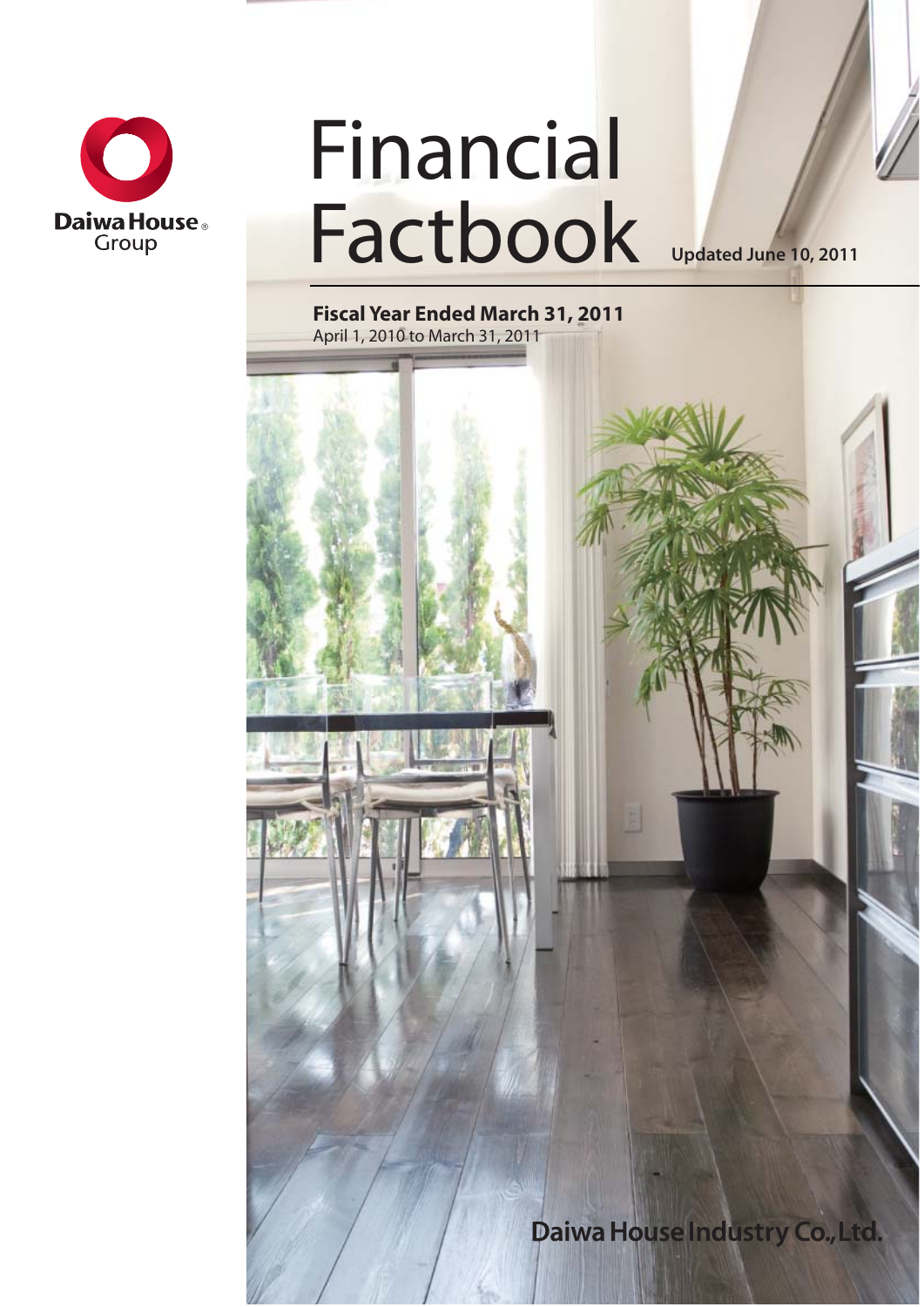# **Daiwa House Industry Financial Factbook (Updated June 10, 2011) Fiscal Year Ended March 31, 2011**

# **Contents**

Overseas Businesses

Health & Leisure

Other Businesses

in the Daiwa House Group

Performance Indicators of Major Companies

| <b>Housing Starts</b> Sales of Houses                                            | 1       | Non-Consolidated                                                                                                                                                                                                                                                                                                                           |          |  |  |  |
|----------------------------------------------------------------------------------|---------|--------------------------------------------------------------------------------------------------------------------------------------------------------------------------------------------------------------------------------------------------------------------------------------------------------------------------------------------|----------|--|--|--|
|                                                                                  |         | <b>Financial Statements</b>                                                                                                                                                                                                                                                                                                                |          |  |  |  |
| Consolidated                                                                     |         | <b>Non-Consolidated Balance Sheets</b>                                                                                                                                                                                                                                                                                                     | $15 - 1$ |  |  |  |
| <b>Financial Statements</b>                                                      |         | Non-Consolidated Statements of Income                                                                                                                                                                                                                                                                                                      |          |  |  |  |
| <b>Consolidated Balance Sheets</b>                                               | $2 - 4$ |                                                                                                                                                                                                                                                                                                                                            | 18       |  |  |  |
| <b>Analysis of Financial Position</b>                                            |         | <b>Analysis of Operations</b>                                                                                                                                                                                                                                                                                                              |          |  |  |  |
|                                                                                  |         | <b>Sales by Business Segment</b>                                                                                                                                                                                                                                                                                                           |          |  |  |  |
| <b>Net Asset Ratio</b><br><b>Other Ratios</b><br>Return on Equity Per Share Data | 5       | <b>Gross Profit Ratio by Business Segment</b>                                                                                                                                                                                                                                                                                              | 19       |  |  |  |
|                                                                                  |         | <b>Orders Received and Sales</b><br>by Business Segment                                                                                                                                                                                                                                                                                    | 20       |  |  |  |
| <b>Capital Investments</b><br><b>Capital Investments Depreciation</b>            | $6 - 7$ | <b>Reference Materials</b>                                                                                                                                                                                                                                                                                                                 |          |  |  |  |
| <b>Analysis of Operations</b>                                                    |         | <b>Residential Business</b>                                                                                                                                                                                                                                                                                                                | 21       |  |  |  |
|                                                                                  |         | <b>Condominiums Business</b>                                                                                                                                                                                                                                                                                                               | 22       |  |  |  |
| <b>Consolidated Statements of Income</b>                                         | 8       |                                                                                                                                                                                                                                                                                                                                            |          |  |  |  |
| <b>Sales by Segment</b><br>Operating Income (Loss) by Segment                    | 9       | This document is an update of the business forecasts provided<br>in the Company's Summary of Financial Results for the Fiscal                                                                                                                                                                                                              |          |  |  |  |
| <b>Reference Materials</b>                                                       |         | year ended March 31, 2011 announced on May 10, 2011.<br>23 5 10                                                                                                                                                                                                                                                                            |          |  |  |  |
| <b>Rental Housing Condominiums</b>                                               | 10      | * Remarks on appropriate use of forecasted results of operation and other special matters                                                                                                                                                                                                                                                  |          |  |  |  |
| <b>Commercial Facilities</b>                                                     | 11      | Consolidated and non-consolidated business forecasts are based on assumptions in<br>$E = \frac{1}{2}$ and $\frac{1}{2}$ are the contraction of the second state $\theta$ and $\theta$ and $\theta$ and $\theta$ are the contraction of the contract of the contract of the contract of the contract of the contract of the contract of the |          |  |  |  |

14

12 13 11 light of the information available as of the date ( June 10, 2011 ) of announcement of this material and the factors of uncertainty that may possibly impact the future results of operation. The Group's actual results may differ significantly from those presented herein as a consequence of numerous factors such as the financial market, economic conditions, competitor situations and fluctuations in land prices. ※ 業績予想の適切な利用に関する説明、その他特記事項

 $(2011 \t6 \t10)$ 

15-17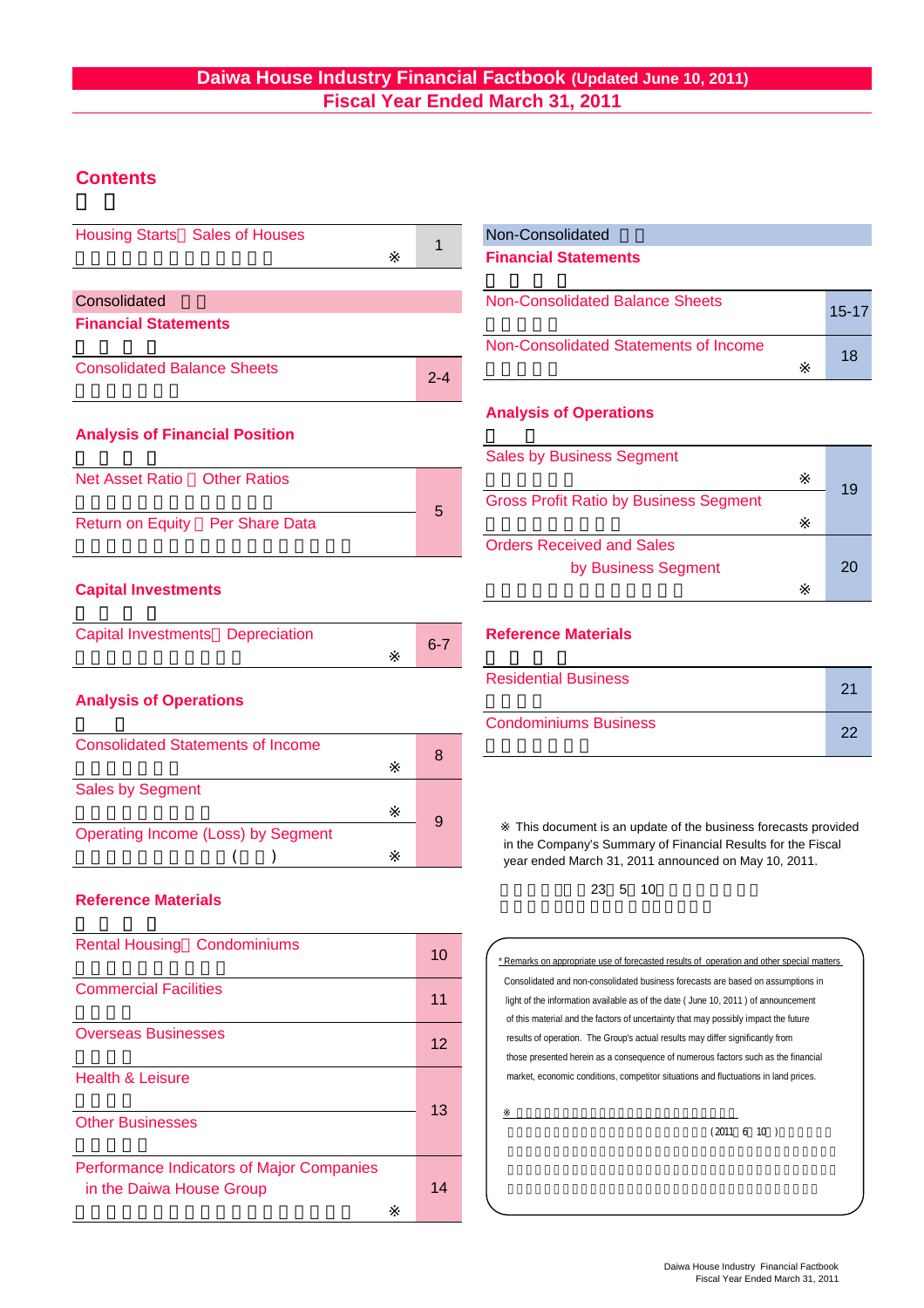

 **Housing Starts** / **Sales of Houses**

#### Housing Starts

|                                 |                |        |        | (Thousands of units / |                |        |  |  |  |
|---------------------------------|----------------|--------|--------|-----------------------|----------------|--------|--|--|--|
|                                 | '06/03         | '07/03 | '08/03 | '09/03                | '10/03         | '11/03 |  |  |  |
| <b>Housing starts</b>           | 1,249          | 1,285  | 1,036  | 1,039                 | 775            | 819    |  |  |  |
| <b>Private-owned houses</b>     | 353            | 356    | 312    | 311                   | 287            | 309    |  |  |  |
| <b>Subdivisions</b>             | 138            | 138    | 121    | 107                   | 95             | 113    |  |  |  |
| Condominiums for sale           | 231            | 242    | 160    | 165                   | 67             | 98     |  |  |  |
| <b>Rental houses</b>            | 518            | 538    | 431    | 445                   | 311            | 292    |  |  |  |
| Prefabricated housing starts    | 157            | 160    | 147    | 149                   | 124            | 126    |  |  |  |
| Prefabricated housing share (%) | 12.5           | 12.4   | 14.2   | 14.3                  | 16.0           | 15.3   |  |  |  |
| <b>Private-owned houses</b>     | 64             | 64     | 57     | 55                    | 52             | 55     |  |  |  |
| Prefabricated housing share (%) | 18.0           | 17.9   | 18.2   | 17.8                  | 18.0           | 17.7   |  |  |  |
| <b>Subdivisions</b>             | $\overline{7}$ | 8      | 9      | 6                     | $\overline{4}$ | 5      |  |  |  |
| Prefabricated housing share (%) | 2.0            | 2.1    | 3.1    | 2.3                   | 2.7            | 2.1    |  |  |  |
| <b>Rental houses</b>            | 85             | 87     | 81     | 86                    | 67             | 66     |  |  |  |
| Prefabricated housing share (%) | 16.4           | 16.2   | 18.7   | 19.3                  | 21.5           | 22.5   |  |  |  |

Source: Statistics for housing (including prefabricated) starts are from Housing Starts Survey by Ministry of Land, Infrastructure and Transport.  $(1)$ 

# Sales of Houses

|                           |        |        |        |        |        |        | Units /             |
|---------------------------|--------|--------|--------|--------|--------|--------|---------------------|
|                           | '06/03 | '07/03 | '08/03 | '09/03 | '10/03 | '11/03 | Forecasts<br>'12/03 |
| Sales of houses           | 43,632 | 44,983 | 44,029 | 43,239 | 39,318 | 37,414 | 39,250              |
| Single-family houses      |        |        |        |        |        |        |                     |
| (Custom-build houses)     | 9,641  | 9,309  | 9,070  | 8,586  | 8,609  | 8,133  | 8,620               |
| Single-family houses      |        |        |        |        |        |        |                     |
| (of housing subdivisions) | 1,944  | 1,955  | 1,685  | 1,729  | 1,308  | 1,370  | 1,380               |
| Condominiums for sale     | 4,391  | 4,981  | 4,253  | 3,511  | 2,863  | 2,687  | 2,300               |
|                           |        |        |        |        |        |        |                     |
| <b>Rental houses</b>      | 27,656 | 28,738 | 29,021 | 29,413 | 26,538 | 25,224 | 26,950              |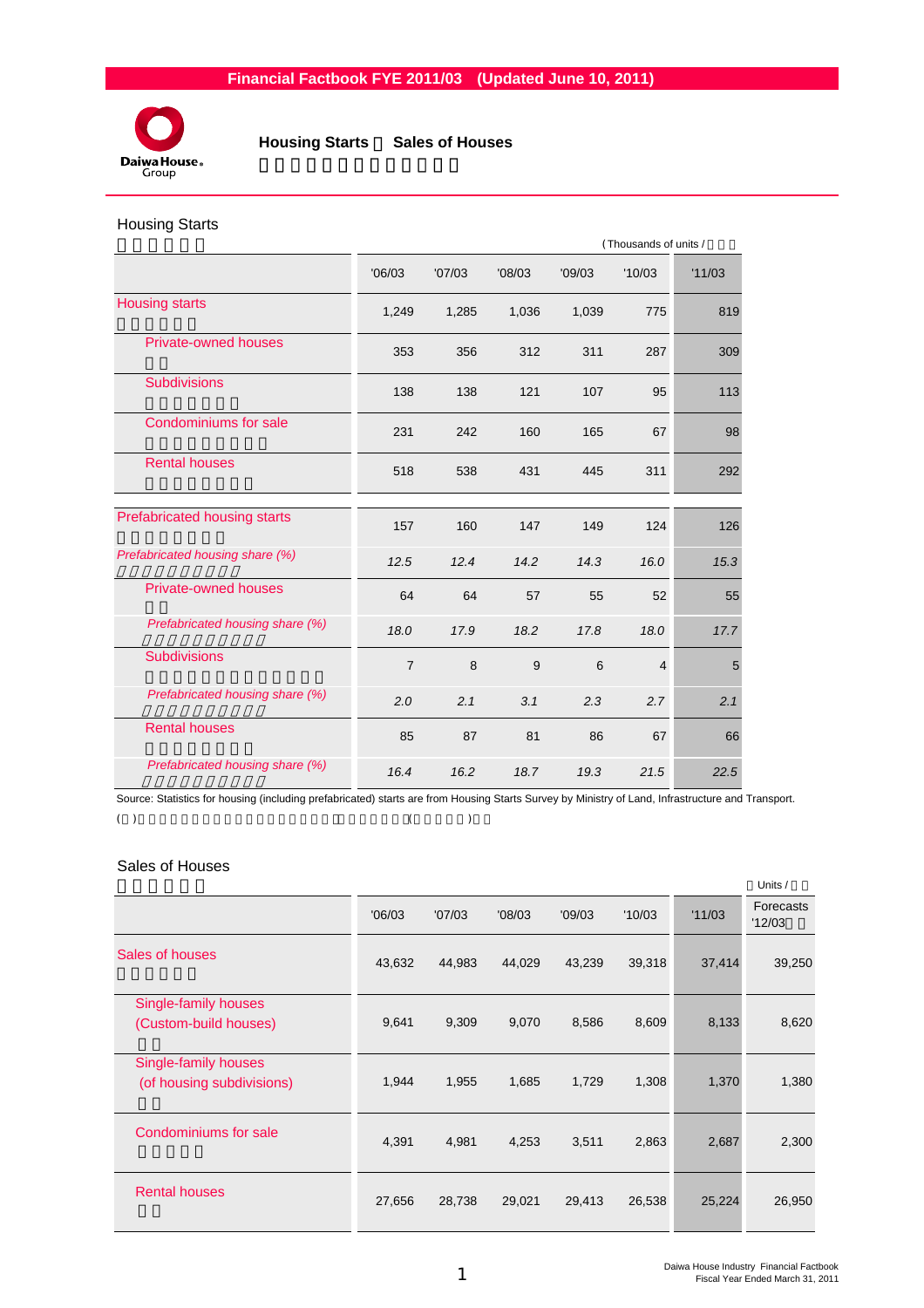

#### Consolidated Balance Sheets

|                                                                                          |           |           |           |           |           | Million / |
|------------------------------------------------------------------------------------------|-----------|-----------|-----------|-----------|-----------|-----------|
|                                                                                          | '06/03    | '07/03    | '08/03    | '09/03    | '10/03    | '11/03    |
| <b>Assets</b>                                                                            |           |           |           |           |           |           |
| <b>Current assets</b>                                                                    |           |           |           |           |           |           |
| Cash and deposits                                                                        | 124,021   | 102,369   | 100,354   | 105,840   | 179,792   | 149,379   |
| Notes receivable, accounts receivable from completed<br>construction contracts and other | 60,631    | 60,238    | 63,337    | 51,445    | 75,815    | 95,686    |
| Short-term investment securities                                                         |           |           | 20        |           | 6         | 6         |
| Inventories                                                                              | 368,334   | 432,328   | 495,612   | 396,443   | 300,002   | 301,987   |
| Costs on uncompleted construction contracts                                              | 49,560    | 59,259    | 72,602    | 57,444    | 15,098    | 15,307    |
| Land for sale                                                                            | 247,569   | 284,610   | 308,055   | 237,621   | 213,456   | 217,050   |
| <b>Buildings for sale</b>                                                                | 48,464    | 63,375    | 87,686    | 76,574    | 51,527    | 48,724    |
| Other                                                                                    | 69,192    | 72,672    | 103,450   | 108,800   | 125,830   | 135,580   |
| Allowance for doubtful accounts                                                          | $-2,161$  | $-1,274$  | $-897$    | $-1,342$  | $-2,690$  | $-1,379$  |
| <b>Total current assets</b>                                                              | 620,019   | 666,334   | 761,877   | 661,187   | 678,757   | 681,261   |
| <b>Noncurrent assets</b>                                                                 |           |           |           |           |           |           |
| Property, plant and equipment                                                            | 505,471   | 602,260   | 642,816   | 728,953   | 778,610   | 760,123   |
| <b>Buildings and structures</b>                                                          | 180,550   | 204,361   | 237,455   | 315,673   | 333,731   | 327,808   |
| Land                                                                                     | 286,699   | 344,107   | 341,407   | 356,002   | 389,587   | 387,343   |
| Other                                                                                    | 38,220    | 53,790    | 63,952    | 57,277    | 55,291    | 44,971    |
| Intangible assets                                                                        | 11,791    | 17,116    | 12,410    | 13,176    | 20,153    | 21,491    |
| Investments and other assets                                                             | 337,915   | 344,311   | 373,948   | 407,255   | 439,406   | 471,360   |
| <b>Total noncurrent assets</b>                                                           | 855,178   | 963,688   | 1,029,175 | 1,149,385 | 1,238,170 | 1,252,975 |
| <b>Total assets</b>                                                                      | 1,475,197 | 1,630,022 | 1,791,052 | 1,810,573 | 1,916,927 | 1,934,236 |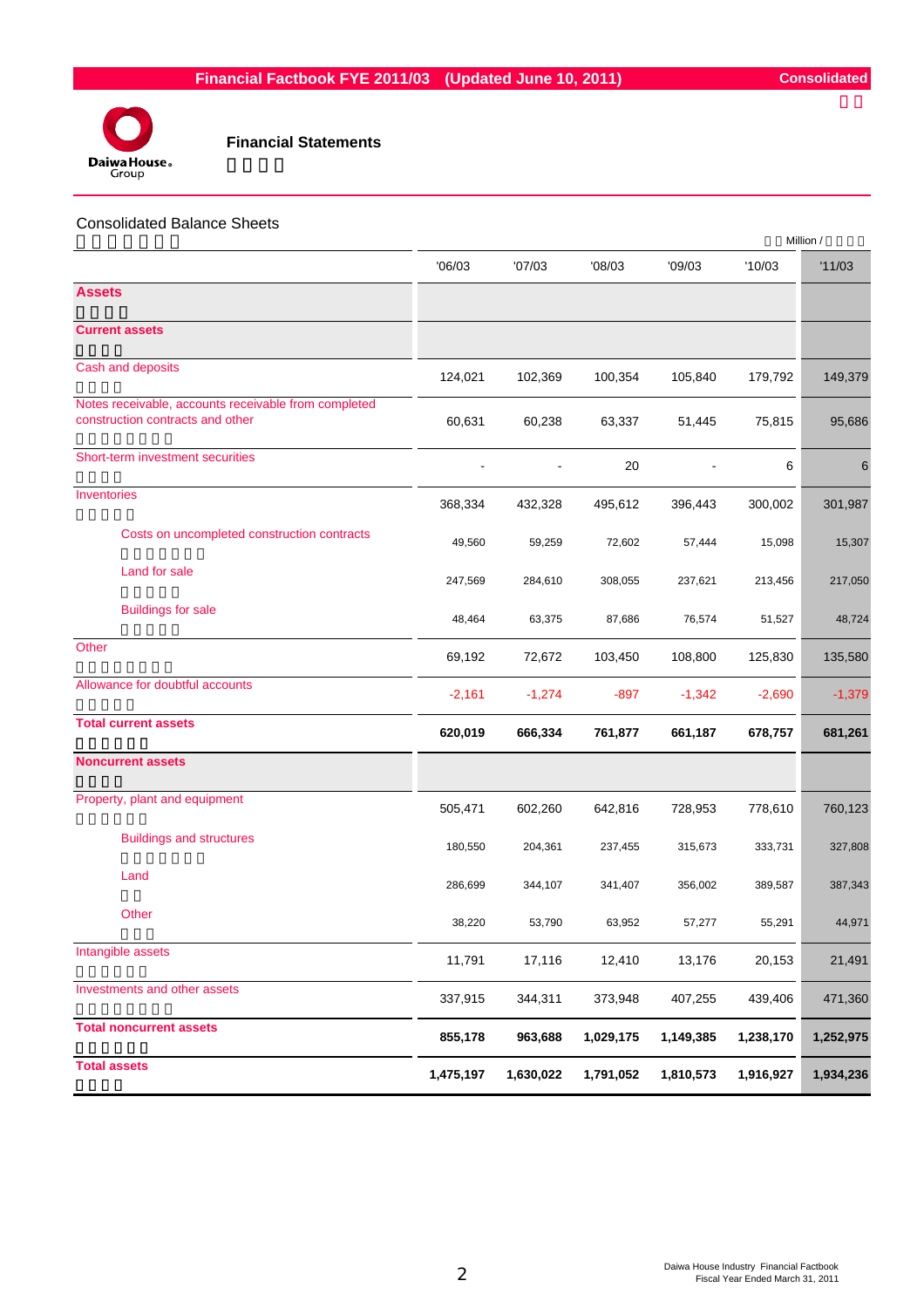

# Consolidated Balance Sheets

|                                                                         |                |         |                |           |           | Million / |
|-------------------------------------------------------------------------|----------------|---------|----------------|-----------|-----------|-----------|
|                                                                         | '06/03         | '07/03  | 08/03          | '09/03    | '10/03    | '11/03    |
| <b>Liabilities</b>                                                      |                |         |                |           |           |           |
| <b>Current liabilities</b>                                              |                |         |                |           |           |           |
| Notes payable, accounts payable for construction contracts<br>and other | 169,853        | 253,255 | 189,860        | 129,843   | 113,807   | 129,462   |
| Short-term loans payable                                                | 6,183          | 6,933   | 11,918         | 16,407    | 14,771    | 9,136     |
| Current portion of bonds payable                                        | $\blacksquare$ |         | $\blacksquare$ |           | ÷         | 4,500     |
| Current portion of long-term loans payable                              | 2,927          | 1,070   | 1,595          | 5,610     | 2,901     | 25,122    |
| <b>Commercial papers</b>                                                |                |         | 20,000         |           |           |           |
| Income taxes payable                                                    | 16,211         | 15,832  | 23,163         | 6,962     | 24,037    | 6,675     |
| Advances received on uncompleted construction contracts                 | 65,423         | 62,870  | 58,628         | 61,054    | 27,403    | 32,090    |
| Other                                                                   | 166,769        | 149,626 | 179,158        | 152,757   | 161,679   | 182,719   |
| <b>Total current liabilities</b>                                        | 427,368        | 489,588 | 484,323        | 372,636   | 344,601   | 389,705   |
| <b>Noncurrent liabilities</b>                                           |                |         |                |           |           |           |
| Bonds payable                                                           |                |         |                |           | 105,300   | 101,300   |
| Long-term loans payable                                                 | 13,527         | 50,570  | 193,376        | 319,956   | 335,388   | 255,498   |
| Other                                                                   | 383,109        | 428,718 | 463,911        | 510,553   | 513,868   | 552,545   |
| <b>Total noncurrent liabilities</b>                                     | 396,637        | 479,288 | 657,287        | 830,509   | 954,556   | 909,343   |
| <b>Total liabilities</b>                                                | 824,006        | 968,876 | 1,141,611      | 1,203,145 | 1,299,157 | 1,299,049 |
|                                                                         |                |         |                |           |           |           |
| Interest-bearing liabilities (excl. lease obligations)                  | 22,638         | 58,573  | 228,390        | 341,974   | 458,360   | 395,556   |
| Debt / Equity atio<br><b>D/E</b>                                        | 3.9            | 8.9     | 36.1           | 56.4      | 74.3      | 62.4      |
| Net Debt / Equity atio<br><b>D/E</b>                                    |                |         | 20.2           | 38.9      | 45.2      | 38.8      |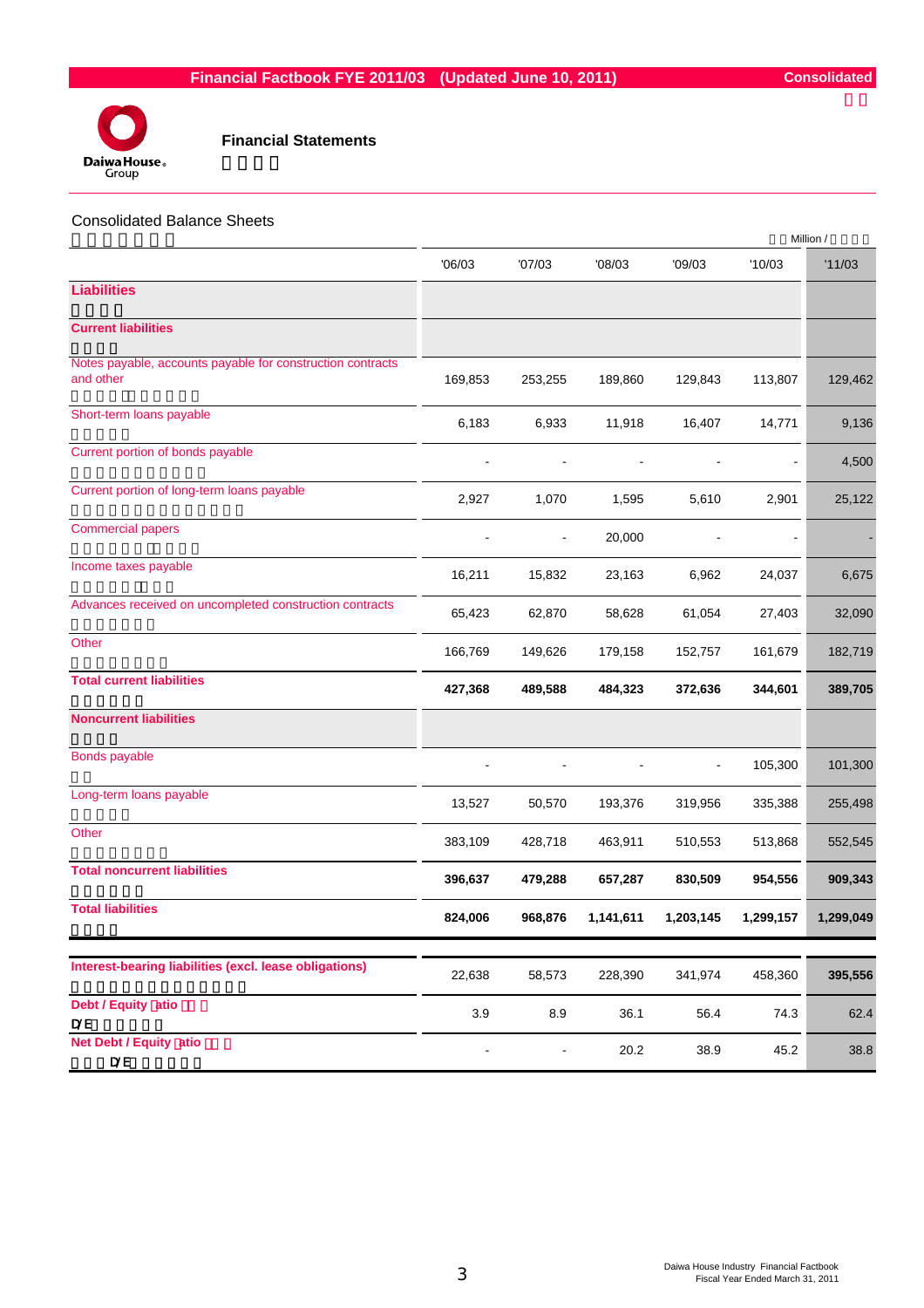

| <b>Consolidated Balance Sheets</b>                             |                              |                |                |           |                          | Million / |
|----------------------------------------------------------------|------------------------------|----------------|----------------|-----------|--------------------------|-----------|
|                                                                | '06/03                       | '07/03         | '08/03         | '09/03    | '10/03                   | '11/03    |
| <b>Minority interests</b>                                      | 74,656                       |                |                | ۰         | -                        |           |
| <b>Shareholders' equity</b>                                    |                              |                |                |           |                          |           |
| Capital stock                                                  | 110,120                      |                |                |           |                          |           |
| <b>Capital surplus</b>                                         | 148,019                      |                |                |           |                          |           |
| <b>Retained earnings</b>                                       | 355,494                      |                |                |           |                          |           |
| <b>Treasury stock</b>                                          | $-3,571$                     | $\blacksquare$ | $\blacksquare$ | ÷,        | $\overline{\phantom{a}}$ |           |
| Revaluation reserve for land                                   | $-63,392$                    | ä,             |                |           | $\blacksquare$           |           |
| Valuation difference on available-for-sale securities          | 30,746                       |                |                |           |                          |           |
| Foreign currency translation adjustment                        | $-882$                       |                |                |           |                          |           |
| <b>Total shareholders' equity</b>                              | 576,534                      | ۰              |                |           |                          |           |
| Total liabilities, minority interests and shareholders' equity | 1,475,197                    | -              | $\blacksquare$ | -         |                          |           |
| <b>Net assets</b>                                              |                              |                |                |           |                          |           |
| <b>Shareholders' equity</b>                                    |                              |                |                |           |                          |           |
| Capital stock                                                  | $\blacksquare$               | 110,120        | 110,120        | 110,120   | 110,120                  | 110,120   |
| <b>Capital surplus</b>                                         | $\blacksquare$               | 226,834        | 226,824        | 226,824   | 226,824                  | 226,824   |
| <b>Retained earnings</b>                                       | ä,                           | 387,842        | 381,479        | 370,240   | 375,154                  | 362,281   |
| <b>Treasury stock</b>                                          |                              | $-7,692$       | $-19,534$      | $-19,553$ | $-19,615$                | $-19,874$ |
| <b>Total shareholders' equity</b>                              |                              | 717,104        | 698,891        | 687,632   | 692,484                  | 679,351   |
| Accumulated other comprehensive income                         |                              |                |                |           |                          |           |
| Valuation difference on available-for-sale securities          |                              | 29,873         | 13,432         | 2,034     | 6,696                    | 7,582     |
| Revaluation reserve for land                                   | $\overline{a}$               | $-86, 847$     | $-79,195$      | $-77,878$ | $-77,593$                | $-47,314$ |
| Foreign currency translation adjustment                        | $\overline{\phantom{a}}$     | $-821$         | $-556$         | $-5,105$  | $-4,765$                 | $-5,467$  |
| Total accumulated other comprehensive income                   | $\qquad \qquad \blacksquare$ | $-57,795$      | $-66,320$      | $-80,949$ | $-75,662$                | $-45,200$ |
| <b>Minority interests</b>                                      | -                            | 1,837          | 16,869         | 744       | 948                      | 1,035     |
| <b>Total net assets</b>                                        | $\blacksquare$               | 661,145        | 649,440        | 607,427   | 617,769                  | 635,186   |
| <b>Total liabilities and net assets</b>                        | $\blacksquare$               | 1,630,022      | 1,791,052      | 1,810,573 | 1,916,927                | 1,934,236 |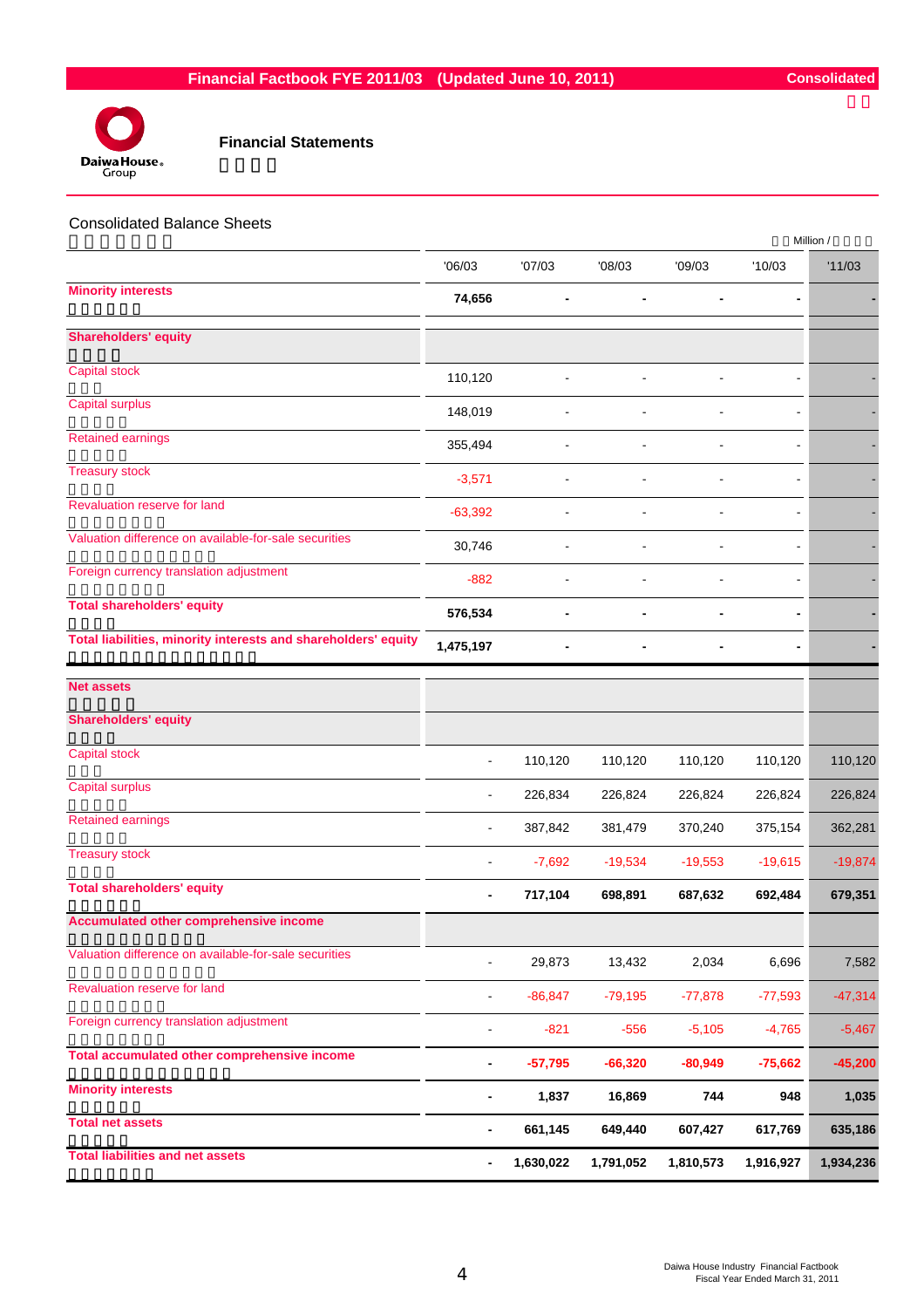

# **Analysis of Financial Position**









#### Return on Equity Net Assets per Share (left scale)

Basic Net Income per Share (right scale)



|                             | '06/03   | '07/03   | '08/03   | '09/03   | '10/03   | '11/03   |
|-----------------------------|----------|----------|----------|----------|----------|----------|
| Net asset ratio             | 39.1     | 40.4     | 35.3     | 33.5     | 32.2     | 32.8     |
| <b>Current ratio</b>        | 145.1    | 136.1    | 157.3    | 177.4    | 197.0    | 174.8    |
| Noncurrent ratio            | 148.3    | 145.8    | 158.5    | 189.2    | 200.4    | 197.3    |
| Return on equity            | 8.2      | 7.5      | 2.0      | 0.7      | 3.1      | 4.4      |
| Net assets per share(       | 1,053.37 | 1.122.88 | 1,092.04 | 1,047.50 | 1,065.15 | 1,095.62 |
| Basic net income per share( | 81.88    | 81.15    | 22.46    | 7.20     | 33.00    | 47.09    |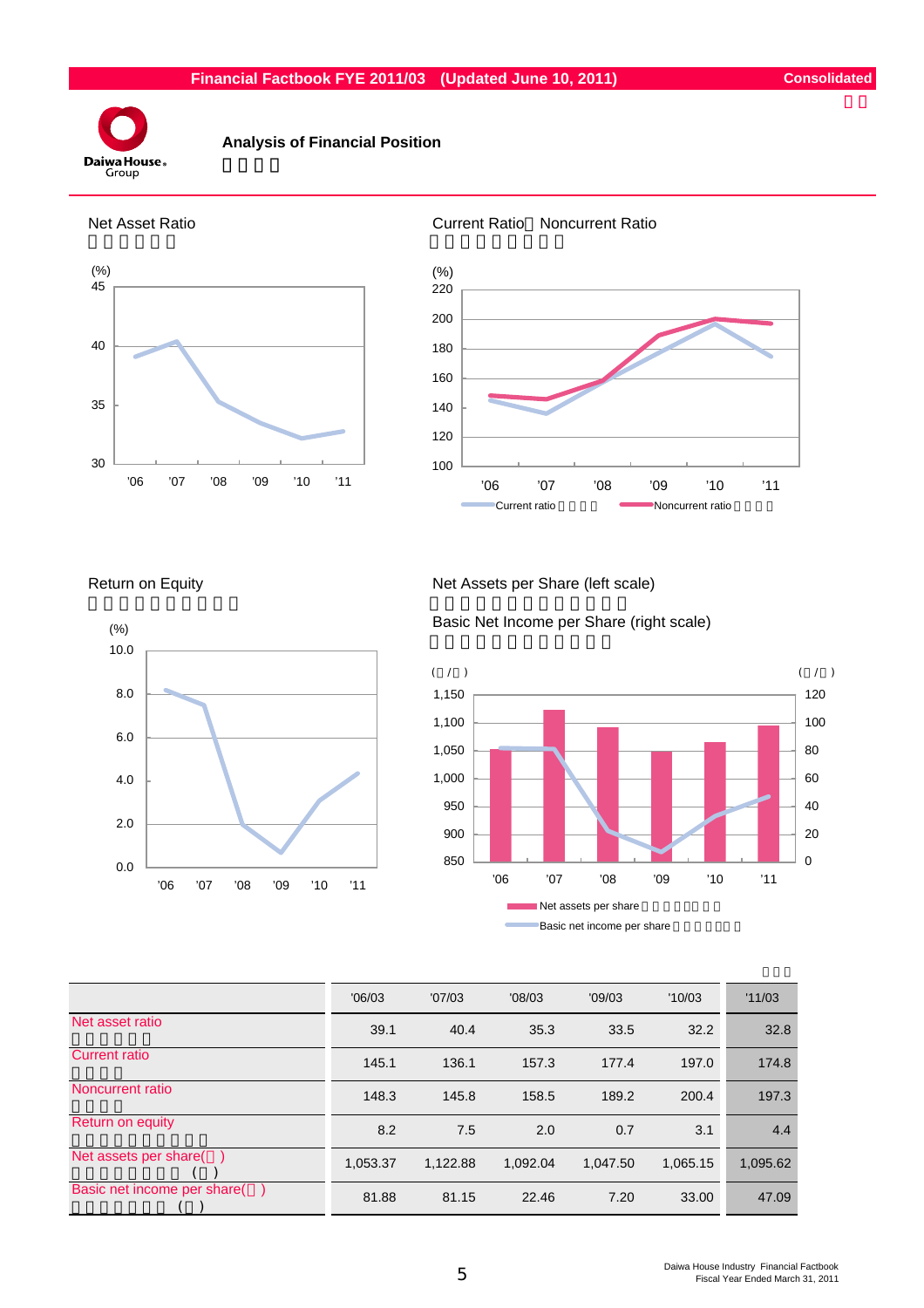

# **Capital Investments**

#### Capital Investments



#### Capital Investments

|                          |         |         |                          |        |         | Million /           |
|--------------------------|---------|---------|--------------------------|--------|---------|---------------------|
| '06/03                   | '07/03  | '08/03  | '09/03                   | '10/03 | '11/03  | Forecasts<br>'12/03 |
| 110,143                  | 136,171 | 103,856 | 160,600                  | 99,786 |         | 85,000              |
| $\blacksquare$           |         |         | $\overline{a}$           | 4,338  | 6,184   | 3,500               |
| $\overline{\phantom{a}}$ |         |         | $\overline{\phantom{a}}$ | 26,343 | 15,938  | 11,700              |
|                          |         |         | $\overline{a}$           | 2,416  | 2,930   | 3,200               |
| $\overline{\phantom{a}}$ |         | -       | $\overline{\phantom{a}}$ | 635    | 964     | 800                 |
| $\overline{\phantom{0}}$ |         |         | $\overline{\phantom{a}}$ | 19,633 | 30,053  | 24,000              |
| $\overline{\phantom{a}}$ |         |         | $\overline{\phantom{a}}$ | 26,528 |         | 21,200              |
| $\overline{\phantom{a}}$ |         |         | $\overline{\phantom{a}}$ | 2,584  | 3,967   | 4,900               |
| $\blacksquare$           |         |         | $\overline{\phantom{a}}$ | 17,866 | 17,428  | 16,000              |
|                          |         |         | $\overline{\phantom{a}}$ | (559)  | (1,996) | (300)               |
|                          |         |         |                          |        |         | 93,874<br>18,402    |

 $'11/03$ 

# Reference /<br>Previous Segmentatie

| Previous Segmentation /                 |         |         |         | Million / |        |
|-----------------------------------------|---------|---------|---------|-----------|--------|
|                                         | '06/03  | '07/03  | '08/03  | '09/03    | '10/03 |
| <b>Capital investments</b>              | 110,143 | 136,171 | 103,856 | 160,600   | 99,786 |
| <b>Residential business</b>             | 12.642  | 12.599  | 10.484  | 50,112    | 33,784 |
| <b>Commercial construction business</b> | 77,100  | 98,812  | 71,060  | 89,259    | 46,159 |
| Resort hotels and sports life business  | 3,072   | 2,677   | 2,794   | 2.378     | 2,564  |
| Home center business                    | 611     | 3,119   | 733     | 1,074     | 524    |
| <b>Other businesses</b>                 | 17,410  | 19,907  | 18.719  | 19,424    | 17,310 |
| <b>Eliminations/Corporate</b>           | (694)   | (945)   | 63      | (1,648)   | (557)  |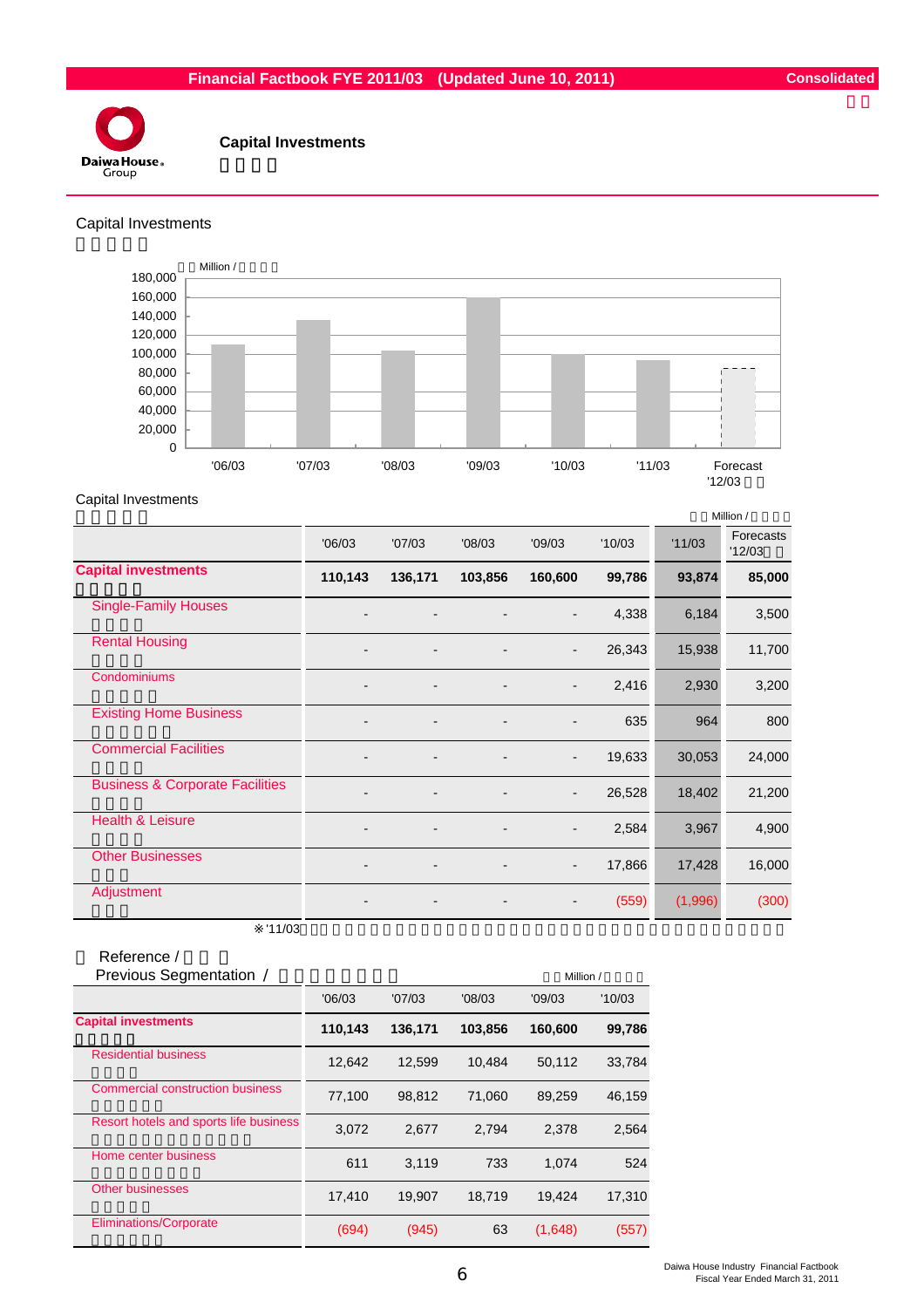

 **Depreciation**

#### Depreciation



#### Depreciation

|                                            |                          |        |                          |                          |        |        | Million /           |
|--------------------------------------------|--------------------------|--------|--------------------------|--------------------------|--------|--------|---------------------|
|                                            | '06/03                   | '07/03 | '08/03                   | '09/03                   | '10/03 | '11/03 | Forecasts<br>'12/03 |
| <b>Depreciation</b>                        | 26,814                   | 29,536 | 35,621                   | 39,318                   | 43,917 | 44,613 | 45,000              |
| <b>Single-Family Houses</b>                |                          |        |                          | $\overline{\phantom{a}}$ | 2,593  | 2,484  | 2,500               |
| <b>Rental Housing</b>                      | $\overline{\phantom{0}}$ |        |                          | $\overline{\phantom{a}}$ | 5,792  | 6,474  | 6,300               |
| Condominiums                               |                          |        |                          |                          | 1,044  | 1,296  | 1,400               |
| <b>Existing Home Business</b>              | $\overline{\phantom{0}}$ |        |                          | $\overline{a}$           | 357    | 414    | 500                 |
| <b>Commercial Facilities</b>               | $\overline{\phantom{a}}$ |        | -                        | $\overline{\phantom{a}}$ | 12,519 | 12,756 | 13,100              |
| <b>Business &amp; Corporate Facilities</b> |                          |        |                          | $\overline{\phantom{0}}$ | 4,198  | 4,328  | 4,300               |
| <b>Health &amp; Leisure</b>                | $\overline{\phantom{0}}$ |        |                          | $\overline{\phantom{a}}$ | 2,641  | 2,618  | 2,900               |
| <b>Other Businesses</b>                    | $\overline{\phantom{a}}$ |        | $\overline{\phantom{a}}$ | $\overline{\phantom{a}}$ | 13,862 | 13,510 | 13,200              |
| Adjustment                                 |                          |        |                          |                          | 908    | 730    | 800                 |

# Reference /

| Previous Segmentation /                |        |        |        | Million / |        |
|----------------------------------------|--------|--------|--------|-----------|--------|
|                                        | '06/03 | '07/03 | '08/03 | '09/03    | '10/03 |
| <b>Depreciation</b>                    | 26,814 | 29,536 | 35,621 | 39,318    | 43,917 |
| <b>Residential business</b>            | 5,227  | 5.515  | 6,956  | 7.248     | 9,917  |
| Commercial construction business       | 7,897  | 8.971  | 10,923 | 13.979    | 16,715 |
| Resort hotels and sports life business | 1,918  | 1.915  | 2,579  | 2,859     | 2,524  |
| Home center business                   | 665    | 736    | 875    | 980       | 1,009  |
| <b>Other businesses</b>                | 9,635  | 11.096 | 13.085 | 13,190    | 12,827 |
| Eliminations/Corporate                 | 1,470  | 1.299  | 1.200  | 1,059     | 923    |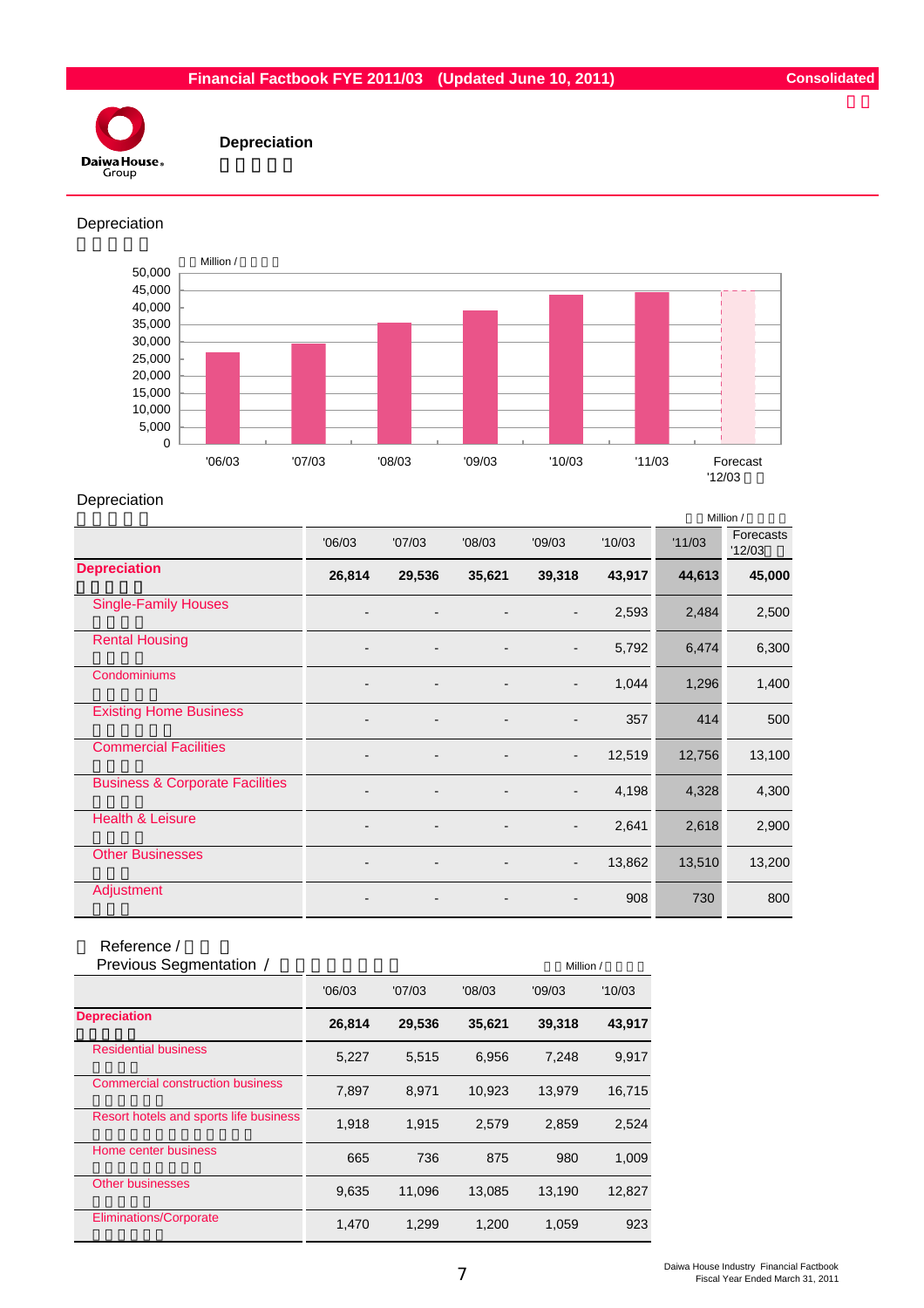

# **Analysis of Operations**

### Consolidated Statements of Income

|                                                                 |           |           |           |           |           |           | Million /           |
|-----------------------------------------------------------------|-----------|-----------|-----------|-----------|-----------|-----------|---------------------|
|                                                                 | '06/03    | '07/03    | '08/03    | '09/03    | '10/03    | '11/03    | Forecasts<br>'12/03 |
| <b>Net sales</b>                                                | 1,528,983 | 1,618,450 | 1,709,254 | 1,690,956 | 1,609,883 | 1,690,151 | 1,750,000           |
| Cost of sales                                                   | 1,213,644 | 1,283,587 | 1,360,348 | 1,357,820 | 1,303,881 | 1,352,937 | 1,399,000           |
| Selling, general and administrative expenses                    | 235,266   | 249,183   | 259,784   | 259,555   | 243,288   | 249,516   | 256,000             |
| <b>Operating income</b>                                         | 80,072    | 85,678    | 89,120    | 73,580    | 62,714    | 87,697    | 95,000              |
| Interest income and dividends income                            | 1,590     | 2,142     | 2,602     | 2,840     | 3,103     | 4,463     |                     |
| Equity in earnings of affiliates                                | 350       | 289       | 315       | 542       | 1,242     | 992       |                     |
| Total non-operating income                                      | 29,063    | 10,609    | 10,176    | 12,663    | 12,352    | 11,331    | 10,500              |
| Interest expenses                                               | 1,321     | 1,750     | 3,371     | 5,160     | 6,869     | 7,207     |                     |
| Total non-operating expenses                                    | 6,062     | 6,931     | 38,006    | 46,388    | 15,030    | 19,980    | 12,500              |
| <b>Ordinary income</b>                                          | 103,073   | 89,356    | 61,290    | 39,855    | 60,036    | 79,049    | 93,000              |
| <b>Extraordinary income</b>                                     | 2,422     | 1,911     | 1,708     | 1,046     | 261       | 3,606     | $\mathbf 0$         |
| <b>Extraordinary loss</b>                                       | 23,340    | 14,818    | 38,135    | 27,181    | 22,229    | 41,942    | 5,900               |
| Income before income taxes and minority<br><b>interests</b>     | 82,155    | 76,449    | 24,862    | 13,720    | 38,069    | 40,713    | 87,100              |
| Income taxes                                                    | 33,645    | 29,982    | 12,068    | 10,029    | 18,933    | 13,371    | 40,000              |
| Minority interests in income(loss)                              | 3,325     | 73        | $-285$    | $-479$    | 22        | 74        | 100                 |
| <b>Net income</b>                                               | 45,184    | 46,393    | 13,079    | 4,170     | 19,113    | 27,267    | 47,000              |
| Basic net income per share ()                                   | 81.88     | 81.15     | 22.46     | 7.20      | 33.00     | 47.09     | 81.20               |
| Dividend per share ()                                           | 20.00     | 20.00     | 24.00     | 24.00     | 17.00     | 20.00     | 25.00               |
| Dividend payout ratio (%)                                       | 24.4      | 24.6      | 106.8     | 333.4     | 51.5      | 42.5      | 30.8                |
| Balance between financial income and<br>expenses                | 269       | 392       | $-769$    | $-2,320$  | $-3,765$  | $-2,744$  |                     |
| Number of issued and outstanding shares<br>(Thousands of share) | 546,915   | 587,158   | 579,256   | 579,171   | 579,091   | 578,806   |                     |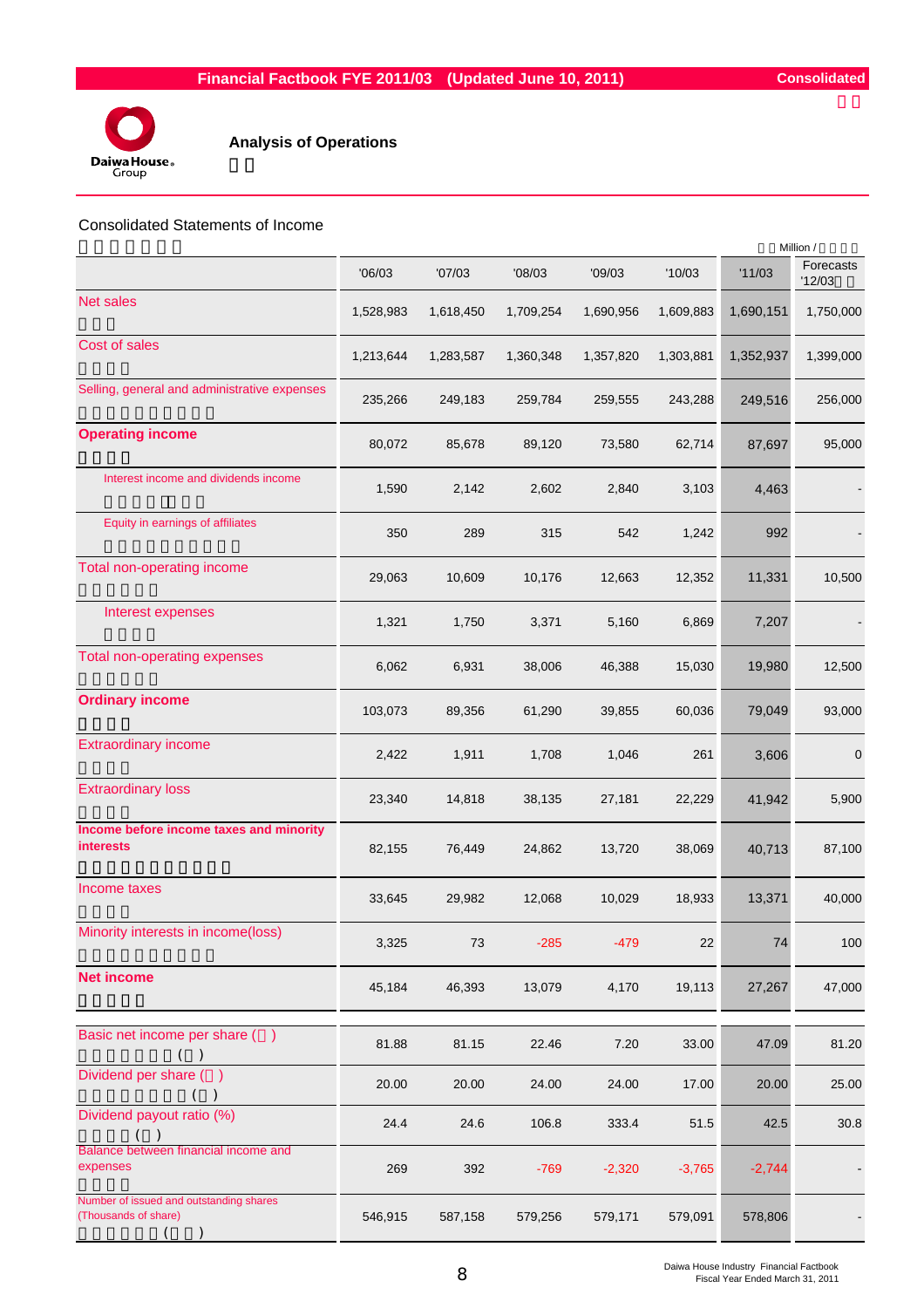

# **Analysis of Operations**

# Sales by Segment

|                                            |        |        | 100 Million / |                     |  |
|--------------------------------------------|--------|--------|---------------|---------------------|--|
|                                            | '09/03 | '10/03 | '11/03        | Forecasts<br>'12/03 |  |
| <b>Single-Family Houses</b>                | 3,561  | 3,259  | 3,224         | 3,228               |  |
| <b>Rental Housing</b>                      | 4,496  | 4,490  | 4,961         | 5,200               |  |
| Condominiums                               | 1,187  | 1,193  | 1,409         | 1,225               |  |
| <b>Existing Home Business</b>              | 348    | 469    | 607           | 695                 |  |
| <b>Commercial Facilities</b>               | 3,039  | 2,856  | 2,740         | 2,890               |  |
| <b>Business &amp; Corporate Facilities</b> | 2,435  | 1,962  | 1,943         | 2,180               |  |
| <b>Health &amp; Leisure</b>                | 612    | 571    | 580           | 505                 |  |
| <b>Other Businesses</b>                    | 2,223  | 2,109  | 2,236         | 2,450               |  |
| Adjustment                                 | (992)  | (812)  | (802)         | (873)               |  |
| <b>Total</b>                               | 16,909 | 16,098 | 16,901        | 17,500              |  |

# Operating Income (Loss) by Segment

|                                            |                |        | 100 Million / |                     |  |
|--------------------------------------------|----------------|--------|---------------|---------------------|--|
|                                            | '09/03         | '10/03 | '11/03        | Forecasts<br>'12/03 |  |
| <b>Single-Family Houses</b>                | 30             | 62     | 72            | 150                 |  |
| <b>Rental Housing</b>                      | 341            | 386    | 469           | 455                 |  |
| Condominiums                               | $-101$         | $-183$ | 53            | 25                  |  |
| <b>Existing Home Business</b>              | $\overline{7}$ | 17     | 42            | 58                  |  |
| <b>Commercial Facilities</b>               | 339            | 344    | 335           | 290                 |  |
| <b>Business &amp; Corporate Facilities</b> | 333            | 217    | 115           | 125                 |  |
| <b>Health &amp; Leisure</b>                | $-10$          | $-5$   | -8            | $-20$               |  |
| <b>Other Businesses</b>                    | 49             | 10     | 36            | 117                 |  |
| Adjustment                                 | (252)          | (222)  | (240)         | (250)               |  |
| <b>Total</b>                               | 735            | 627    | 876           | 950                 |  |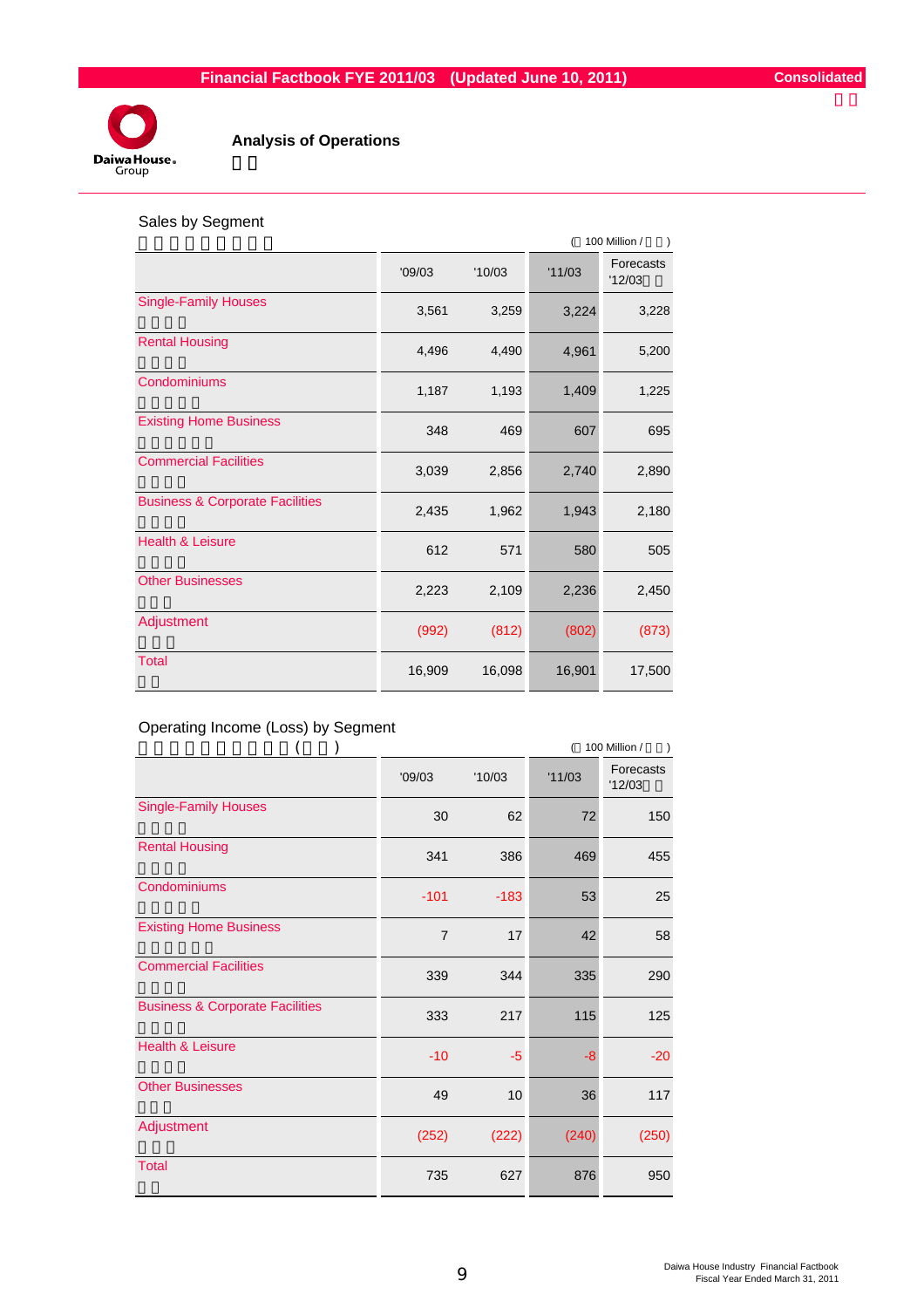



#### Rental Housing Condominiums

Management of rental housing units

|                               |                                          |         |         |         |         |         | Units / |
|-------------------------------|------------------------------------------|---------|---------|---------|---------|---------|---------|
|                               |                                          | '06/03  | '07/03  | '08/03  | '09/03  | '10/03  | '11/03  |
| Daiwa Living Co., Ltd.        | Management of rental housing units       | 131,583 | 159,288 | 187,460 | 213,423 | 243,526 | 268,046 |
|                               | Lump-sum contracts (occupancy guarantee) | 101,371 | 126,647 | 152,012 | 176,116 | 204,354 | 226,870 |
|                               | Occupancy rates()                        | 97.1    | 96.3    | 96.6    | 96.1    | 96.2    | 96.7    |
| Daiwa Lease Co., Ltd.         | Management of rental housing units       | 2,872   | 3,851   | 4,565   | 5,291   |         |         |
|                               | Lump-sum contracts (occupancy guarantee) | 2,738   | 3,717   | 4,425   | 5,183   |         |         |
|                               | Occupancy rates()                        | 92.0    | 93.4    | 95.3    | 90.3    |         |         |
| Nihon Jyutaku Ryutu Co., Ltd. | Management of rental housing units       | 8,543   | 9,757   | 10,783  | 12,076  | 12,996  | 13,596  |
|                               | Lump-sum contracts (occupancy guarantee) | 6,927   | 8,029   | 8,991   | 9,959   | 10,570  | 11,064  |
|                               | Occupancy rates()                        | 95.0    | 93.8    | 94.3    | 94.0    | 94.5    | 94.8    |
| <b>Total</b>                  | Management of rental housing units       | 142,998 | 172,896 | 202,808 | 230,790 | 256,522 | 281,642 |
|                               | Lump-sum contracts (occupancy guarantee) | 111,036 | 138,393 | 165,428 | 191,258 | 214,924 | 237,934 |
|                               | Occupancy rates()                        | 96.8    | 96.1    | 96.5    | 95.8    | 96.2    | 96.6    |
|                               |                                          | '09/04  |         |         |         |         |         |

Management of condominium units

|                          |                                  |                          |                          |        |                          |         | Units / |
|--------------------------|----------------------------------|--------------------------|--------------------------|--------|--------------------------|---------|---------|
|                          |                                  | '06/03                   | '07/03                   | '08/03 | '09/03                   | '10/03  | '11/03  |
| Daiwa Service Co., Ltd.  | Management of condominium units  | 46,355                   | 52,587                   | 58,275 | 63,271                   | 67,945  | 71,629  |
|                          | Entrustment agreements with HOAs | 865                      | 951                      | 1,028  | 1,095                    | 1,152   | 1,195   |
| Daiwa LifeNext Co., Ltd. | Management of condominium units  |                          |                          |        | $\blacksquare$           | 129,937 | 132,503 |
| '09/09<br>'10/04         | Entrustment agreements with HOAs | $\overline{\phantom{a}}$ | $\overline{\phantom{a}}$ |        | $\overline{\phantom{a}}$ | 2,178   | 2,209   |
| <b>Total</b>             | Management of condominium units  | 46,355                   | 52,587                   | 58,275 | 63,271                   | 197,882 | 204,132 |
|                          | Entrustment agreements with HOAs | 865                      | 951                      | 1,028  | 1,095                    | 3,330   | 3,404   |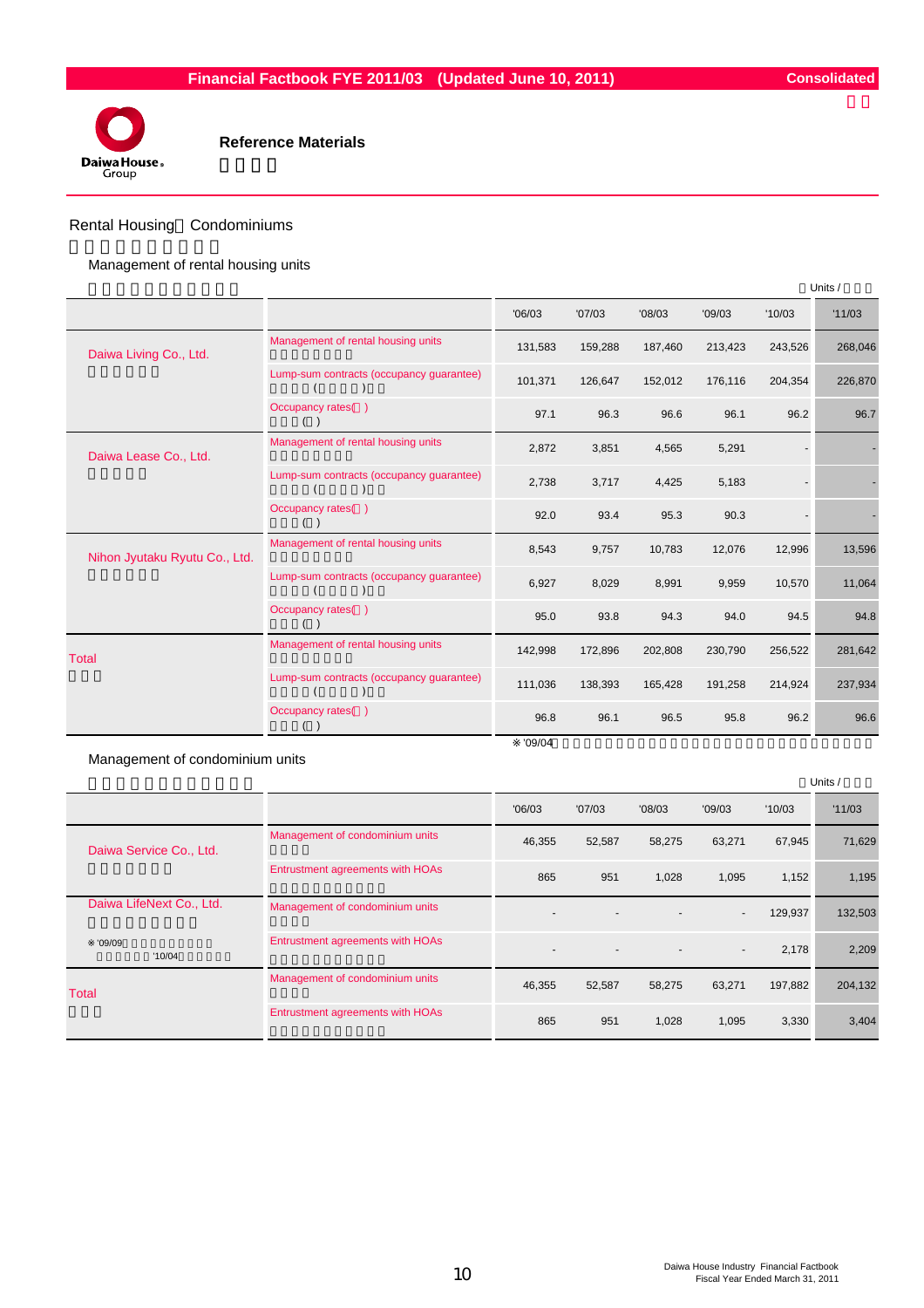

#### Commercial Facilities

Sublease areas of commercial construction

|                                     |                                       | '06/03    | '07/03    | '08/03    | '09/03    | '10/03    | '11/03    |
|-------------------------------------|---------------------------------------|-----------|-----------|-----------|-----------|-----------|-----------|
| Daiwa Lease Co., Ltd.               | Total leasing floor space()<br>( )    | 1,083,127 | 1,250,863 | 1,424,599 | 1,581,745 | 1,631,809 | 1,646,605 |
|                                     | Leasing floor space occupied()<br>( ) | 1,068,375 | 1,225,480 | 1,389,283 | 1,538,349 | 1,581,713 | 1,601,849 |
|                                     | <b>Tenants</b>                        | 1,598     | 1,882     | 2,092     | 2,322     | 2,478     | 2,554     |
|                                     | Occupancy rates()*<br>$( )^*$         | 98.6      | 98.0      | 97.5      | 97.3      | 96.9      | 97.3      |
| Daiwa Information Service Co., Ltd. | Total leasing floor space()<br>$($ )  | 724,342   | 891,904   | 1,004,589 | 1,129,528 | 1,236,900 | 1,280,332 |
|                                     | Leasing floor space occupied()<br>( ) | 720,424   | 886,370   | 991,153   | 1,113,035 | 1,220,523 | 1,265,075 |
|                                     | <b>Tenants</b>                        | 1,058     | 1,405     | 1,564     | 1,773     | 2,001     | 2,096     |
|                                     | Occupancy rates()*<br>$( )^*$         | 99.5      | 99.4      | 98.7      | 98.5      | 98.7      | 98.8      |
| Daiwa Royal Co., Ltd.               | Total leasing floor space()<br>( )    | 792,299   | 871,292   | 920,013   | 958,845   | 1,047,860 | 1,097,838 |
|                                     | Leasing floor space occupied()<br>( ) | 790,273   | 867,054   | 914,545   | 944,568   | 1,032,142 | 1,085,583 |
|                                     | <b>Tenants</b>                        | 1,351     | 1,488     | 1,583     | 1,665     | 1,790     | 1,885     |
|                                     | Occupancy rates()*<br>$( )^*$         | 99.7      | 99.5      | 99.4      | 98.5      | 98.5      | 98.9      |
| <b>Total</b>                        | Total leasing floor space()<br>( )    | 2,599,768 | 3,014,059 | 3,349,201 | 3,670,118 | 3,916,569 | 4,024,775 |
|                                     | Leasing floor space occupied()<br>( ) | 2,579,072 | 2,978,904 | 3,294,981 | 3,595,952 | 3,834,378 | 3,952,507 |
|                                     | <b>Tenants</b>                        | 4,007     | 4,775     | 5,239     | 5,760     | 6,269     | 6,535     |
|                                     | Occupancy rates()*<br>$( )^*$         | 99.2      | 98.8      | 98.4      | 98.0      | 97.9      | 98.2      |

\*Leasing floor space occupied/Total leasing floor space

Reference \*  $\qquad \qquad \wedge$ 

Management of Owned Commercial Facilities

|                                |                                | '10/03  | '11/03  |
|--------------------------------|--------------------------------|---------|---------|
| Daiwa House Industry Co., Ltd. | Total leasing floor space()    | 349,153 | 380,475 |
|                                | Leasing floor space occupied() | 322,550 | 361,442 |
|                                | <b>Tenants</b>                 | 680     | 695     |
|                                | Occupancy rates()*             | 92.4    | 95.0    |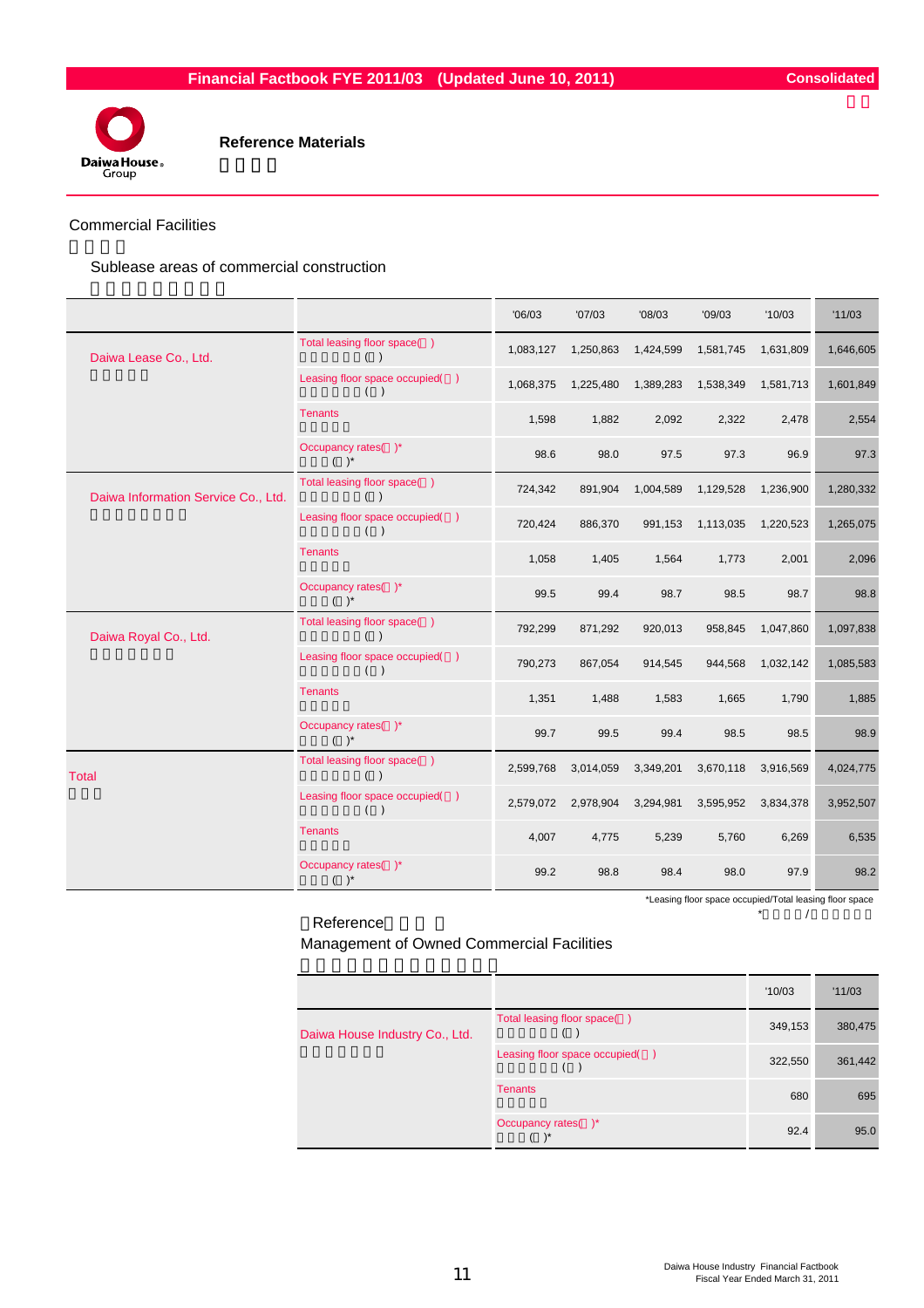

#### Overseas Businesses

# Real Estate Project in China

| Project name                             | <b>Yihe Champs-Elysees</b><br>(Yihe Xiangxie)<br>$\overline{ }$<br>$\mathcal{C}$   | Yihe Xinghai<br>$\lambda$<br>$\left($                                                   | <b>The Grace Residence</b><br>$\left($<br>$\mathcal{E}$                                            | <b>Wuxi China</b><br>Wu Culture Expo Park<br>$\lambda$                         | <b>Tianning District,</b><br><b>Changzhou Project</b><br>$\left($<br>$\lambda$         |
|------------------------------------------|------------------------------------------------------------------------------------|-----------------------------------------------------------------------------------------|----------------------------------------------------------------------------------------------------|--------------------------------------------------------------------------------|----------------------------------------------------------------------------------------|
| Location                                 | <b>Dalian</b>                                                                      | <b>Dalian</b><br>(Site of Medical University)                                           | Suzhou<br>(Industrial Park)                                                                        | Wuxi New Zone,<br>Wuxi City, Chiangsu                                          | <b>Tianning District,</b><br>Changzhou City,<br>Chiangsu                               |
| Construction                             | 2007/05                                                                            | 2009/07                                                                                 | 2009/05                                                                                            | 2012<br>(scheduled<br>$\lambda$                                                | 2012<br>(scheduled<br>$\lambda$                                                        |
| <b>Sales starts</b>                      | 2007/10                                                                            | 2010/8                                                                                  | 2010/05                                                                                            | 2012<br>(scheduled<br>$\lambda$                                                | 2013<br>(scheduled<br>$\lambda$                                                        |
| Completion                               | 2009/06                                                                            | 2011 & 2014<br>(scheduled<br>$\lambda$                                                  | 2011<br>(scheduled<br>$\lambda$                                                                    | 2014<br>(scheduled<br>$\lambda$                                                | 2014<br>(scheduled<br>$\mathcal{E}$                                                    |
| <b>Developers</b>                        | <b>Dalian Dahezhongsheng</b><br>Estate Co., Ltd.                                   |                                                                                         | Daiwa House (Suzhou)<br><b>Real Estate</b><br>Development Co., Ltd.<br>$\lambda$<br>$\overline{ }$ | Daiwa House (Wuxi)<br><b>Real Estate</b><br>Development Co., Ltd.<br>$\lambda$ | Daiwa House<br>(Changzhou)<br><b>Real Estate</b><br>Development Co., Ltd.<br>$\lambda$ |
|                                          | Daiwa House Industry;50                                                            | stake<br>;50                                                                            |                                                                                                    | Daiwa House Industry; 100<br>;100                                              | stake                                                                                  |
| Site area                                | 63,550                                                                             | 156,440                                                                                 | 76,572                                                                                             | 81,754                                                                         | 74,480                                                                                 |
| <b>Total floor area</b>                  | 117,533                                                                            | 568,411                                                                                 | 122,501                                                                                            | 96,970                                                                         | 184,000                                                                                |
| <b>Total sales units</b><br>(Facilities) | 963<br><b>Residencial facilities</b><br>852<br><b>Commercial facilities</b><br>111 | 2,145<br><b>Residencial facilities</b><br><b>Commercial facilities</b><br><b>Hotels</b> | 902<br><b>Residencial facilities</b>                                                               | 561<br><b>Town houses</b><br>:246<br><b>Residencial facilities</b><br>:315     | 1,260<br><b>Residencial facilities</b><br><b>Commercial facilities</b>                 |

 $2011$  4 Note: The information in this table is valid as of April 2011; but plans and their details are subject to future economic trends and regulatory changes in China, and by authorities in Dailan and Suzhou.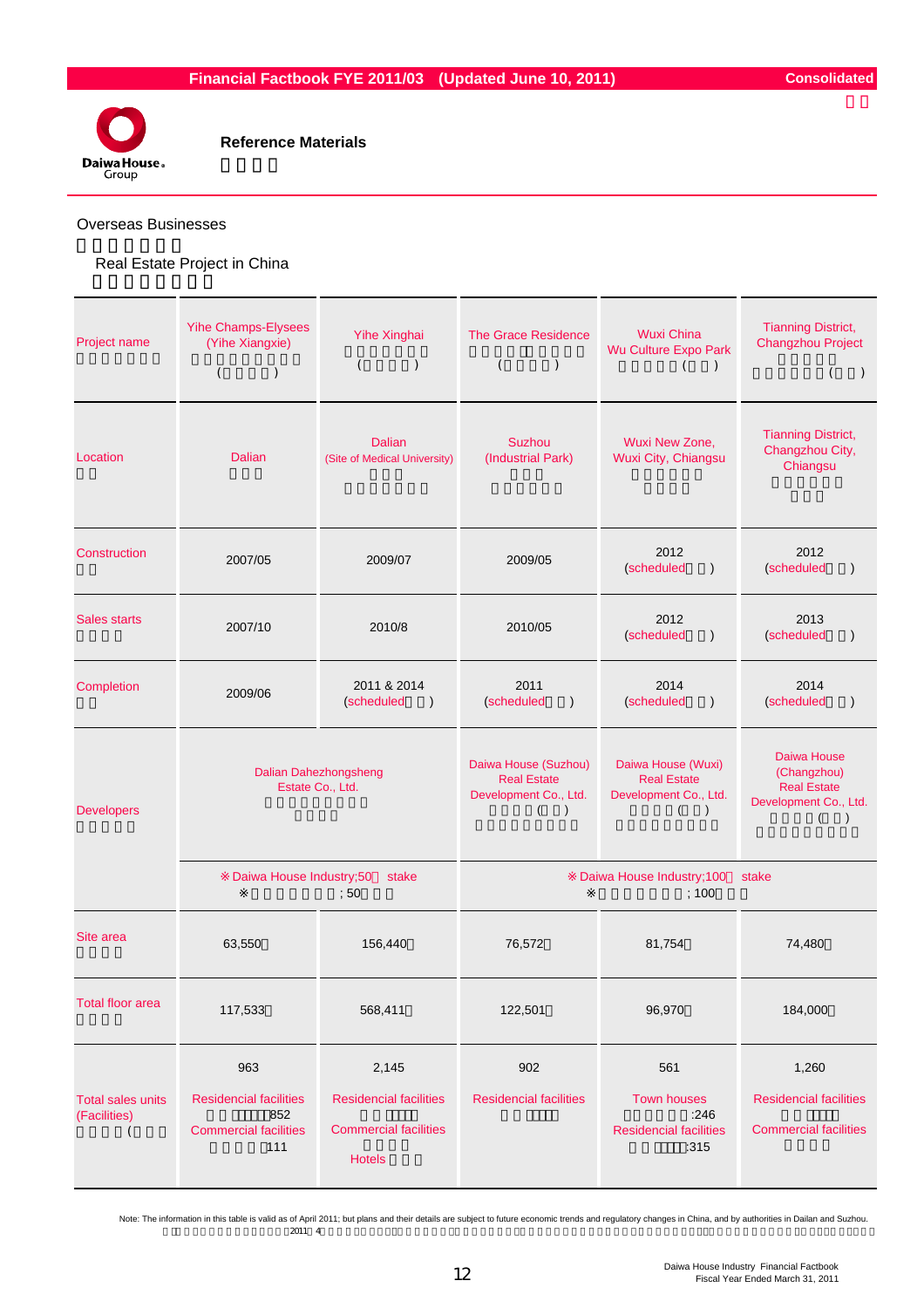

#### Health & Leisure

# DAIWA ROYAL HOTELS

|                                    |    | '07/03                                                                        | '08/03                  | '09/03                  | '10/03        | '11/03        |
|------------------------------------|----|-------------------------------------------------------------------------------|-------------------------|-------------------------|---------------|---------------|
| Number of guests                   | 1H | 1,761,123                                                                     | 1,636,366               | 1,596,953               | 1,490,678     | 1,714,207     |
|                                    | 2H | 1,525,192                                                                     | 1,463,770               | 1,343,032               | 1,369,155     | 1,407,111     |
| Room occupancy rates()             | 1H | 58.9                                                                          | 55.8                    | 53.7                    | 49.0          | 56.7          |
| $\rightarrow$                      | 2H | 53.2                                                                          | 53.4                    | 46.9                    | 48.1          | 49.2          |
| Number of Daiwa Royal club members |    | 9,288                                                                         | 8,968                   | 8,634                   | 8,288         | 8,014         |
| Golf courses                       |    |                                                                               |                         | (Note) 30 hotels.       |               | 30            |
|                                    |    | '07/03                                                                        | '08/03                  | '09/03                  | '10/03        | '11/03        |
| Number of guests                   | 1H | 186,052                                                                       | 194,684                 | 196,277                 | 200,608       | 199,787       |
|                                    | 2H | 161,573                                                                       | 159,077                 | 162,595                 | 164,633       | 152,161       |
| Number of members                  | 1H | 5,237                                                                         | 5,054                   | 4,643                   | 4,069         | 3,877         |
|                                    | 2H | 5,161                                                                         | 4,928                   | 4,492                   | 3,944         | 3,816         |
| Sports club NAS                    |    |                                                                               |                         | (Note) 10 golf courses. | - 1           | 10            |
|                                    |    | '07/03                                                                        | '08/03                  | '09/03                  | '10/03        | '11/03        |
| Number of members                  |    | 97,270                                                                        | 93,034                  | 96,687                  | 97,929        | 101,419       |
| <b>Other Businesses</b>            |    |                                                                               | (Note) 52 sports clubs. | $\left($                |               | 52            |
| <b>City-Center Hotels</b>          |    |                                                                               |                         |                         |               | Rooms /       |
|                                    |    | '07/03                                                                        | '08/03                  | '09/03                  | '10/03        | '11/03        |
| Room occupancy rates()             | 1H | 75.6                                                                          | 78.3                    | 74.8                    | 71.7          | 73.5          |
| (                                  | 2H | 75.5                                                                          | 74.2                    | 69.4                    | 70.6          | 73.0          |
| Daiwa Roynet Hotels                |    | (8)<br>1,675                                                                  | (10)<br>2,085           | (14)<br>2,916           | (20)<br>4,354 | (28)<br>6,000 |
| <b>Royton Sapporo</b>              |    | (1)<br>292                                                                    | (1)<br>292              | (1)<br>292              | (1)<br>292    | (1)<br>292    |
| <b>OSAKA DAI-ICHI HOTEL</b>        |    | (1)<br>448                                                                    | (1)<br>447              | (1)<br>447              | (1)<br>446    | (1)<br>446    |
| <b>Total</b>                       |    | (10)<br>2,415                                                                 | (12)<br>2,824           | (16)<br>3,655           | (22)<br>5,092 | (30)<br>6,738 |
|                                    |    | (Note) Figures in parentheses indicate the number of hotels in each category. |                         |                         | ( )           |               |

#### Home Center

|                                                      |    | '07/03  | '08/03  | '09/03  | '10/03  | '11/03  |
|------------------------------------------------------|----|---------|---------|---------|---------|---------|
| Number of customers Thousands)                       | 1H | 12,481  | 12,179  | 13,040  | 12,825  | 12,703  |
|                                                      | 2H | 11.732  | 11.576  | 11,626  | 11,714  | 12,091  |
| Sales account per customer                           | 1H | 2,282   | 2,337   | 2,303   | 2,255   | 2,239   |
|                                                      | 2H | 2.387   | 2.451   | 2,365   | 2,320   | 2,404   |
| Sales floor space (except out-mall selling space) () |    | 207.476 | 233,936 | 234.749 | 220,308 | 215,806 |
| Number of stores<br><b>Stores</b>                    |    | 42      | 47      | 48      | 47      | 46      |

(Note) Excluding home renovation. (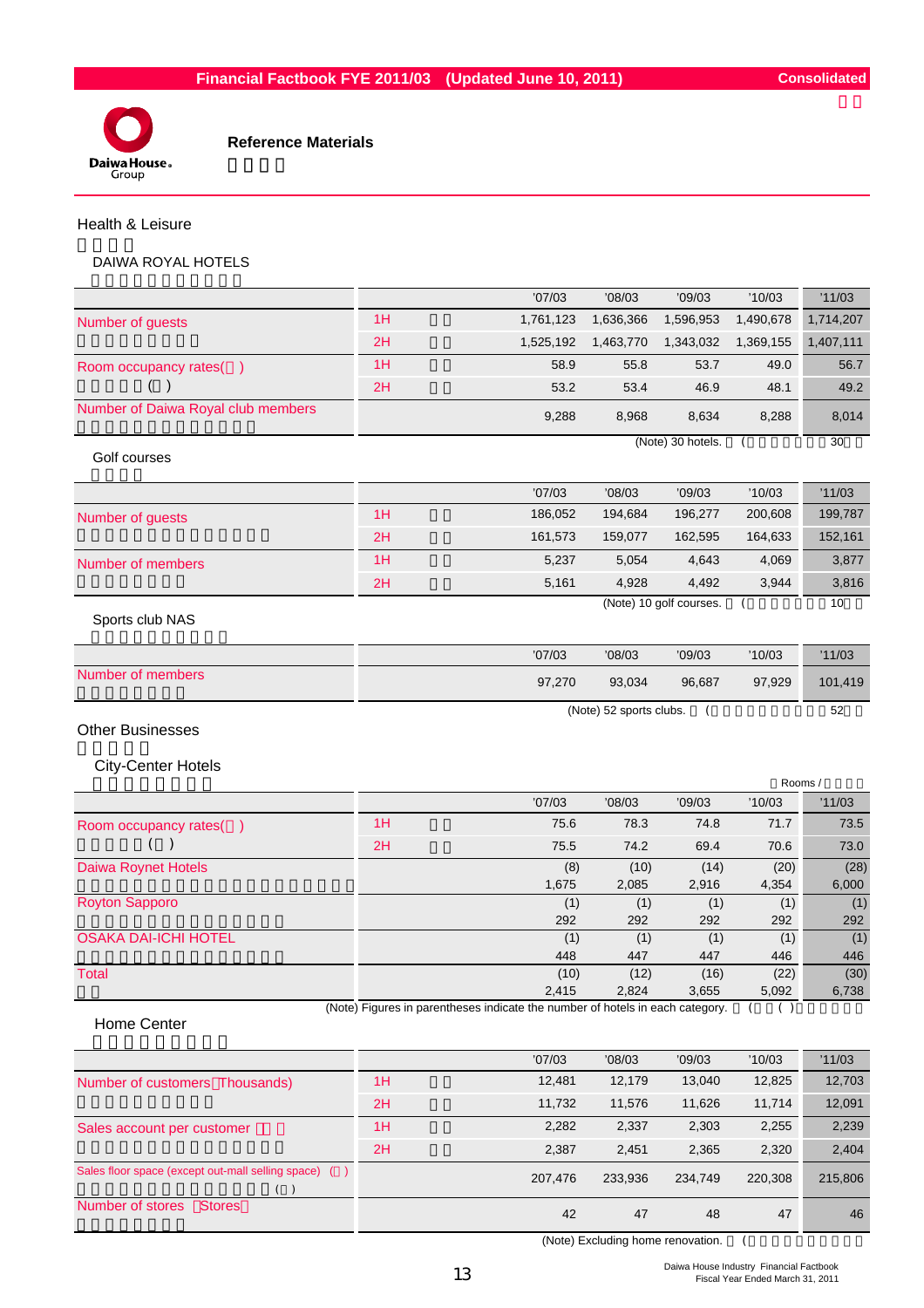

Performance Indicators of Major Companies in the Daiwa House Group

|                                                      |                     | Net Sales | Operating<br>income | Ordinary<br>income | Net<br>income | Total<br>assets | Net<br>assets  | Million /<br>Interest-bearing<br>liabilities<br>(excl. lease obligations) |
|------------------------------------------------------|---------------------|-----------|---------------------|--------------------|---------------|-----------------|----------------|---------------------------------------------------------------------------|
| Daiwa House Industry Co., Ltd.                       | '10/03              | 1,034,834 | 38,782              | 39,045             | 12,969        | 1,418,199       | 545,317        | 345,000                                                                   |
| (non-consolidated)                                   | '11/03              | 1,058,103 | 58,458              | 57,817             | 12,713        | 1,400,310       | 549,017        | 293,000                                                                   |
| Daiwa Lease Co., Ltd.                                | '10/03              | 127,797   | 7,627               | 6,601              | 3,069         | 307,007         | 104,371        | 41,900                                                                    |
|                                                      | '11/03              | 128,593   | 7,647               | 5,993              | 1,709         | 307,366         | 105,122        | 43,100                                                                    |
| Daiwa Rakuda Industry Co., Ltd.                      | '10/03              | 38,672    | 745                 | 876                | 436           | 35,693          | 20,661         |                                                                           |
|                                                      | '11/03              | 39,982    | 585                 | 434                | 129           | 36,241          | 20,632         |                                                                           |
| Daiwa Logistics Co., Ltd.                            | '10/03              | 31,706    | 1,442               | 1,360              | 747           | 30,475          | 16,200         | 8,337                                                                     |
|                                                      | '11/03              | 34,977    | 1,530               | 1,545              | 593           | 39,369          | 16,555         | 8,537                                                                     |
| Daiwa Service Co., Ltd.                              | '10/03              | 22,631    | 1,000               | 1,476              | 975           | 11,618          | 6,350          |                                                                           |
|                                                      | '11/03              | 20,470    | 653                 | 580                | 421           | 11,604          | 6,479          |                                                                           |
| Daiwa Living Co., Ltd.                               | '10/03              | 176,049   | 3,765               | 3,990              | 2,788         | 60,078          | 18,314         |                                                                           |
|                                                      | '11/03              | 195,278   | 5,246               | 5,147              | 2,691         | 66,963          | 20,168         | 426                                                                       |
| Daiwa Information Service Co., Ltd.                  | '10/03              | 35,711    | 2,943               | 2,744              | 1,515         | 72,102          | 8,107          | 2,432                                                                     |
|                                                      | '11/03              | 37,245    | 3,287               | 3,378              | 529           | 76,388          | 8,182          | 2,474                                                                     |
| Daiwa Royal Co., Ltd.                                | '10/03              | 35,810    | 2,127               | 2,623              | 1,102         | 79,554          | 8,690          | 12,270                                                                    |
|                                                      | '11/03              | 40,838    | 2,764               | 2,982              | 998           | 95,138          | 9,358          | 17,270                                                                    |
| Nihon Jyutaku Ryutu Co., Ltd.                        | '10/03              | 20,452    | 440                 | 441                | 219           | 15,181          | 3,544          | 3,838                                                                     |
|                                                      | '11/03              | 22,281    | 614                 | 608                | $-159$        | 15,457          | 3,318          | 3,474                                                                     |
| Royal Home Center Co., Ltd                           | '10/03              | 61,211    | 1,094               | 1,168              | $-483$        | 42,890          | 33,340         | 1,500                                                                     |
|                                                      | '11/03              | 62,362    | 1,705               | 1,475              | 189           | 44,643          | 33,529         | 1,000                                                                     |
| Daiwa Resort Co., Ltd.                               | '10/03              | 44,811    | 135                 | 310                | $-3,665$      | 61,520          | 10,257         |                                                                           |
|                                                      | '11/03              | 45,073    | 22                  | 62                 | $-3,297$      | 56,719          | 6,959          |                                                                           |
| Daiwa House Industry Co., Ltd.                       | '10/03              | 1,609,883 | 62,714              | 60,036             | 19,113        | 1,916,927       | 617,769        | 458,360                                                                   |
| (consolidated)                                       | '11/03              | 1,690,151 | 87,697              | 79,049             | 27,267        | 1,934,236       | 635,186        | 395,556                                                                   |
|                                                      | Forecasts<br>'12/03 | 1,750,000 | 95,000              | 93,000             | 47,000        | $\blacksquare$  | $\overline{a}$ |                                                                           |
| Parent company's share of<br>the Group total (Times) | '10/03              | 1.56      | 1.62                | 1.54               | 1.47          |                 |                |                                                                           |
| $\overline{\mathcal{L}}$                             | '11/03              | 1.60      | 1.50                | 1.37               | 2.14          |                 |                |                                                                           |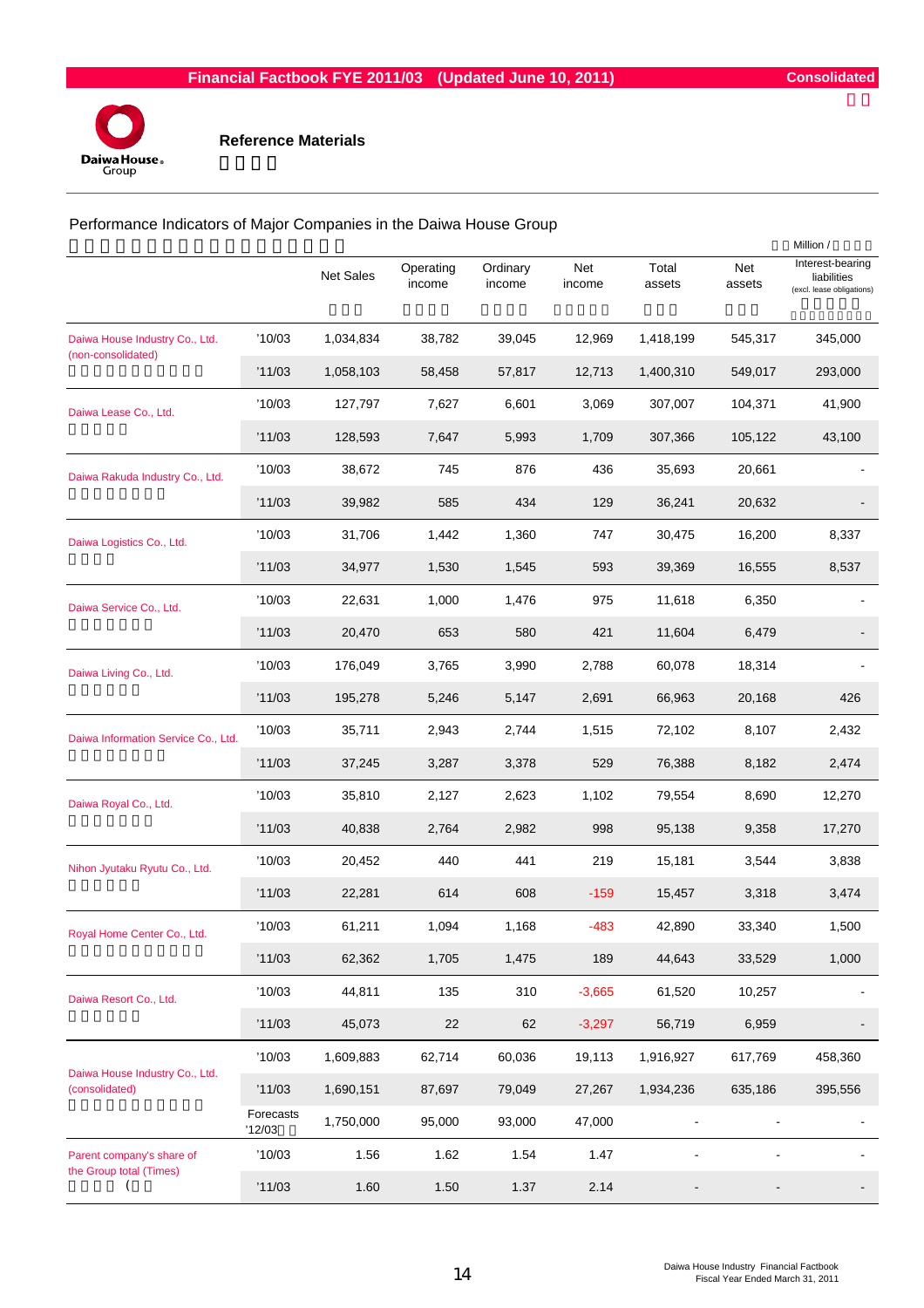

#### Non-Consolidated Balance Sheets

|                                                                                          |           |           |           |                | Million / |           |
|------------------------------------------------------------------------------------------|-----------|-----------|-----------|----------------|-----------|-----------|
|                                                                                          | '06/03    | '07/03    | '08/03    | '09/03         | '10/03    | '11/03    |
| <b>Assets</b>                                                                            |           |           |           |                |           |           |
| <b>Current assets</b>                                                                    |           |           |           |                |           |           |
| Cash and deposits                                                                        | 65,364    | 52,186    | 42,358    | 58,195         | 138,706   | 97,697    |
| Notes receivable, accounts receivable from completed<br>construction contracts and other | 39,240    | 34,224    | 33,579    | 23,819         | 43,499    | 62,677    |
| Short-term investment securities                                                         |           |           | 20        | $\blacksquare$ | 6         | 6         |
| Inventories                                                                              | 347,376   | 404,124   | 457,722   | 364,009        | 269,544   | 264,977   |
| Costs on uncompleted construction contracts                                              | 47,602    | 56,652    | 70,035    | 54,663         | 11,228    | 10,041    |
| Land for sale                                                                            | 245,948   | 279,133   | 291,740   | 226,789        | 203,407   | 205,357   |
| Single-family houses for sale                                                            | 92,238    | 98,132    | 120,449   | 100,488        | 84,296    | 85,267    |
| Condominiums for sale                                                                    | 103,430   | 130,532   | 127,870   | 96,352         | 85,782    | 96,268    |
| <b>Other</b>                                                                             | 50,280    | 50,468    | 43,420    | 29,949         | 33,329    | 23,822    |
| <b>Buildings for sale</b>                                                                | 43,923    | 57,323    | 84,005    | 72,090         | 48,717    | 42,454    |
| Single-family houses for sale                                                            | 16,468    | 14,009    | 16,435    | 15,021         | 9,174     | 11,372    |
| Condominiums for sale                                                                    | 27,298    | 41,387    | 66,853    | 57,048         | 36,611    | 28,086    |
| <b>Other</b>                                                                             | 156       | 1,926     | 716       | 20             | 2,931     | 2,994     |
| Other                                                                                    | 37,972    | 43,001    | 66,194    | 57,787         | 62,494    | 87,253    |
| Allowance for doubtful accounts                                                          | $-2,072$  | $-1,416$  | $-815$    | $-987$         | $-2,400$  | $-2,156$  |
| <b>Total current assets</b>                                                              | 487,881   | 532,120   | 599,060   | 502,824        | 511,849   | 510,455   |
| <b>Noncurrent assets</b>                                                                 |           |           |           |                |           |           |
| Property, plant and equipment                                                            | 339,110   | 314,267   | 327,077   | 395,843        | 420,817   | 389,866   |
| <b>Buildings and structures</b>                                                          | 78,461    | 61,015    | 72,953    | 129,291        | 144,892   | 125,952   |
| Land                                                                                     | 249,303   | 234,503   | 231,020   | 248,397        | 254,006   | 247,870   |
| Other                                                                                    | 11,345    | 18,748    | 23,102    | 18,154         | 21,918    | 16,043    |
| Intangible assets                                                                        | 7,423     | 7,533     | 7,516     | 7,553          | 7,924     | 10,359    |
| Investments and other assets                                                             |           |           |           |                |           |           |
| <b>Total noncurrent assets</b>                                                           | 243,958   | 346,520   | 399,884   | 431,278        | 477,608   | 489,628   |
|                                                                                          | 590,492   | 668,321   | 734,477   | 834,676        | 906,349   | 889,854   |
| <b>Total assets</b>                                                                      | 1,078,374 | 1,200,441 | 1,333,538 | 1,337,500      | 1,418,199 | 1,400,310 |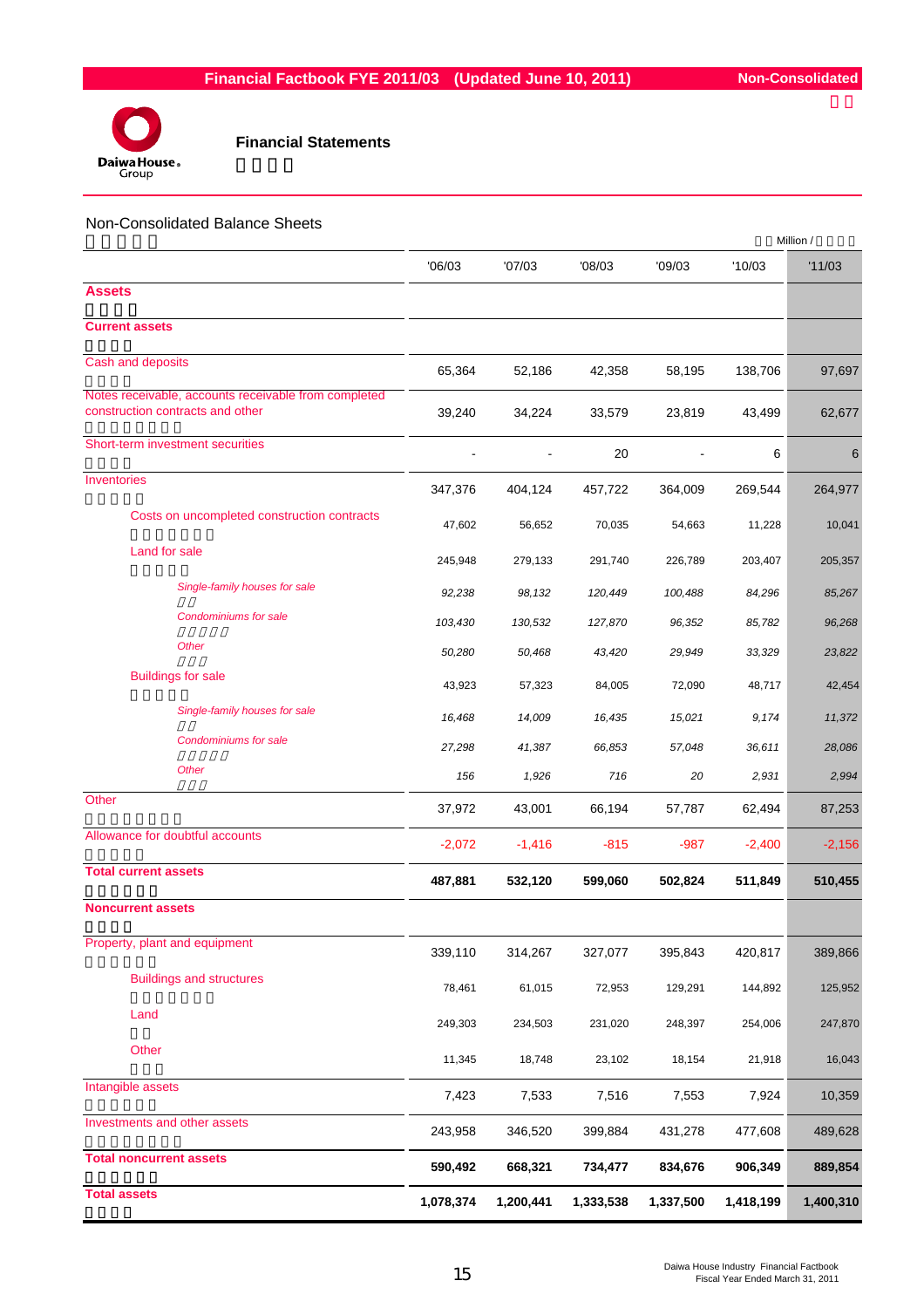

#### Non-Consolidated Balance Sheets

|                                                                      |         |                          |         |                |         | Million / |
|----------------------------------------------------------------------|---------|--------------------------|---------|----------------|---------|-----------|
|                                                                      | '06/03  | '07/03                   | '08/03  | '09/03         | '10/03  | '11/03    |
| <b>Liabilities</b>                                                   |         |                          |         |                |         |           |
| <b>Current liabilities</b>                                           |         |                          |         |                |         |           |
| Notes payable, accounts payable for construction contracts and other | 138,143 | 216,105                  | 159,798 | 98,126         | 82,342  | 97,117    |
| <b>Commercial papers</b>                                             |         | $\overline{\phantom{0}}$ | 20,000  |                |         |           |
| Income taxes payable                                                 | 9,274   | 9,334                    | 16,362  | 540            | 17,983  | 431       |
| Advances received on uncompleted construction contracts              | 65,087  | 59,651                   | 55,615  | 59,534         | 24,968  | 30,386    |
| Other                                                                | 145,234 | 164,060                  | 199,263 | 184,994        | 188,932 | 204,366   |
| <b>Total current liabilities</b>                                     | 357,740 | 449,152                  | 451,040 | 343,195        | 314,227 | 332,301   |
| <b>Noncurrent liabilities</b>                                        |         |                          |         |                |         |           |
| <b>Bonds payable</b>                                                 |         |                          |         | $\blacksquare$ | 100,000 | 100,000   |
| Long-term loans payable                                              |         | ۰                        | 145,000 | 245,000        | 245,000 | 193,000   |
| Other                                                                | 186,181 | 158,080                  | 176,241 | 207,111        | 213,654 | 225,991   |
| <b>Total noncurrent liabilities</b>                                  | 186,181 | 158,080                  | 321,241 | 452,111        | 558,654 | 518,991   |
| <b>Total liabilities</b>                                             | 543,921 | 607,232                  | 772,282 | 795,306        | 872,881 | 851,293   |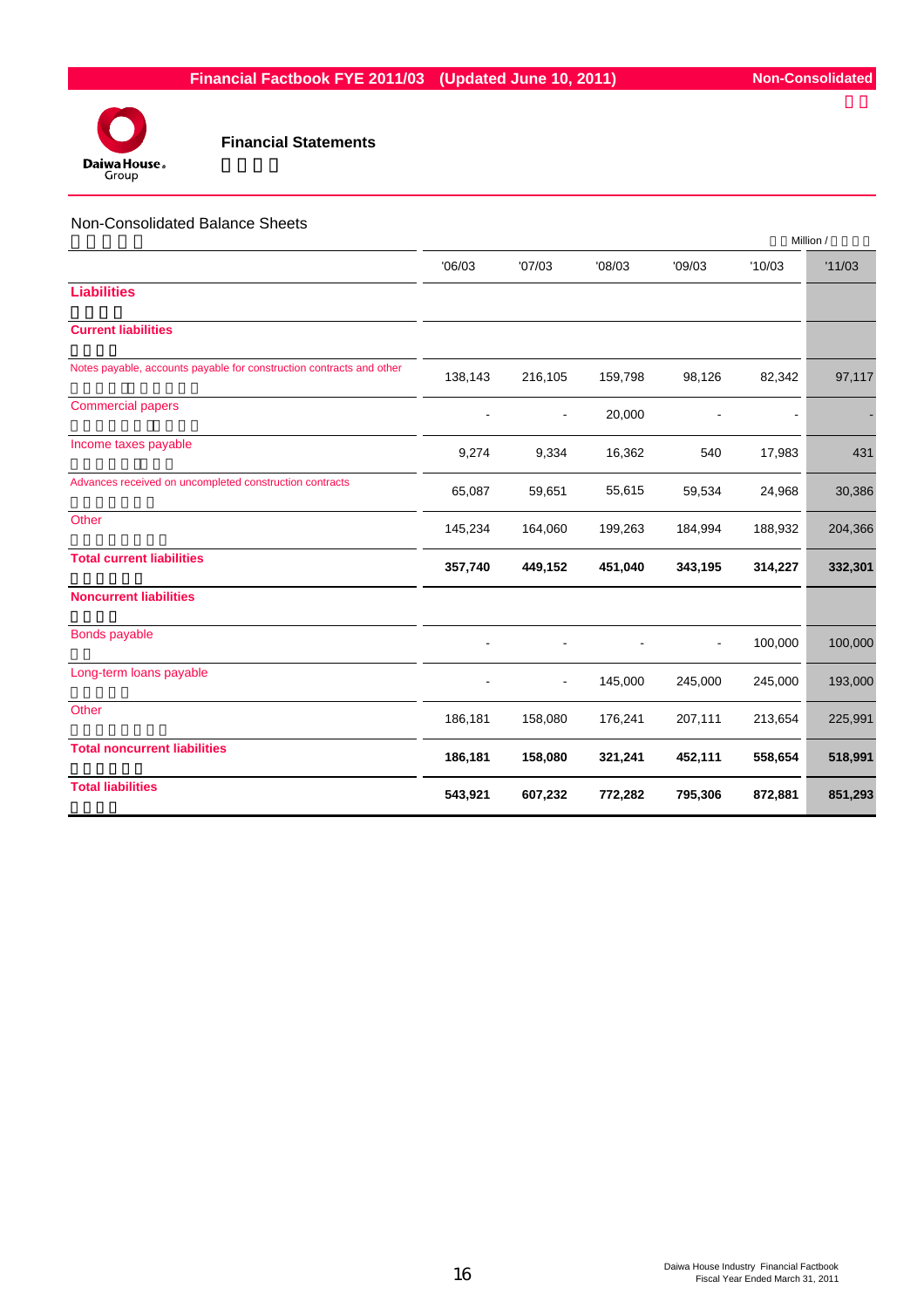

| Non-Consolidated Balance Sheets                       |                          |           |           |           |                | Million / |
|-------------------------------------------------------|--------------------------|-----------|-----------|-----------|----------------|-----------|
|                                                       | '06/03                   | '07/03    | '08/03    | '09/03    | '10/03         | '11/03    |
| <b>Shareholders' equity</b>                           |                          |           |           |           |                |           |
| <b>Capital stock</b>                                  | 110,120                  |           |           |           |                |           |
| <b>Capital surplus</b>                                | 147,761                  |           |           |           |                |           |
| <b>Retained earnings</b>                              | 315,157                  |           |           |           |                |           |
| <b>Treasury stock</b>                                 | $-645$                   |           |           |           |                |           |
| Revaluation reserve for land                          | $-67,709$                |           |           |           |                |           |
| Valuation difference on available-for-sale securities | 29,769                   |           |           |           | $\blacksquare$ |           |
| <b>Total shareholders' equity</b>                     | 534,453                  |           |           |           |                |           |
| <b>Total liabilities and shareholders' equity</b>     | 1,078,374                |           |           |           |                |           |
| <b>Net assets</b>                                     |                          |           |           |           |                |           |
| <b>Shareholders' equity</b>                           |                          |           |           |           |                |           |
| <b>Capital stock</b>                                  |                          | 110,120   | 110,120   | 110,120   | 110,120        | 110,120   |
| Capital surplus                                       |                          | 228,795   | 228,786   | 228,786   | 228,786        | 228,786   |
| <b>Retained earnings</b>                              |                          | 339,441   | 327,925   | 317,951   | 316,720        | 287,812   |
| <b>Treasury stock</b>                                 |                          | $-24,950$ | $-36,791$ | $-36,810$ | $-36,873$      | $-37,132$ |
| <b>Total shareholders' equity</b>                     | -                        | 653,407   | 630,040   | 620,046   | 618,753        | 589,586   |
| <b>Valuation and translation adjustments</b>          |                          |           |           |           |                |           |
| Valuation difference on available-for-sale securities | $\overline{\phantom{0}}$ | 29,585    | 13,784    | 3,127     | 7,258          | 8,369     |
| Revaluation reserve for land                          |                          | $-89,784$ | $-82,569$ | $-80,980$ | $-80,694$      | $-48,939$ |
| <b>Total valuation and translation adjustments</b>    | -                        | $-60,198$ | $-68,785$ | $-77,853$ | $-73,436$      | $-40,569$ |
| <b>Total net assets</b>                               |                          | 593,208   | 561,255   | 542,193   | 545,317        | 549,017   |
| <b>Total liabilities and net assets</b>               | -                        | 1,200,441 | 1,333,538 | 1,337,500 | 1,418,199      | 1,400,310 |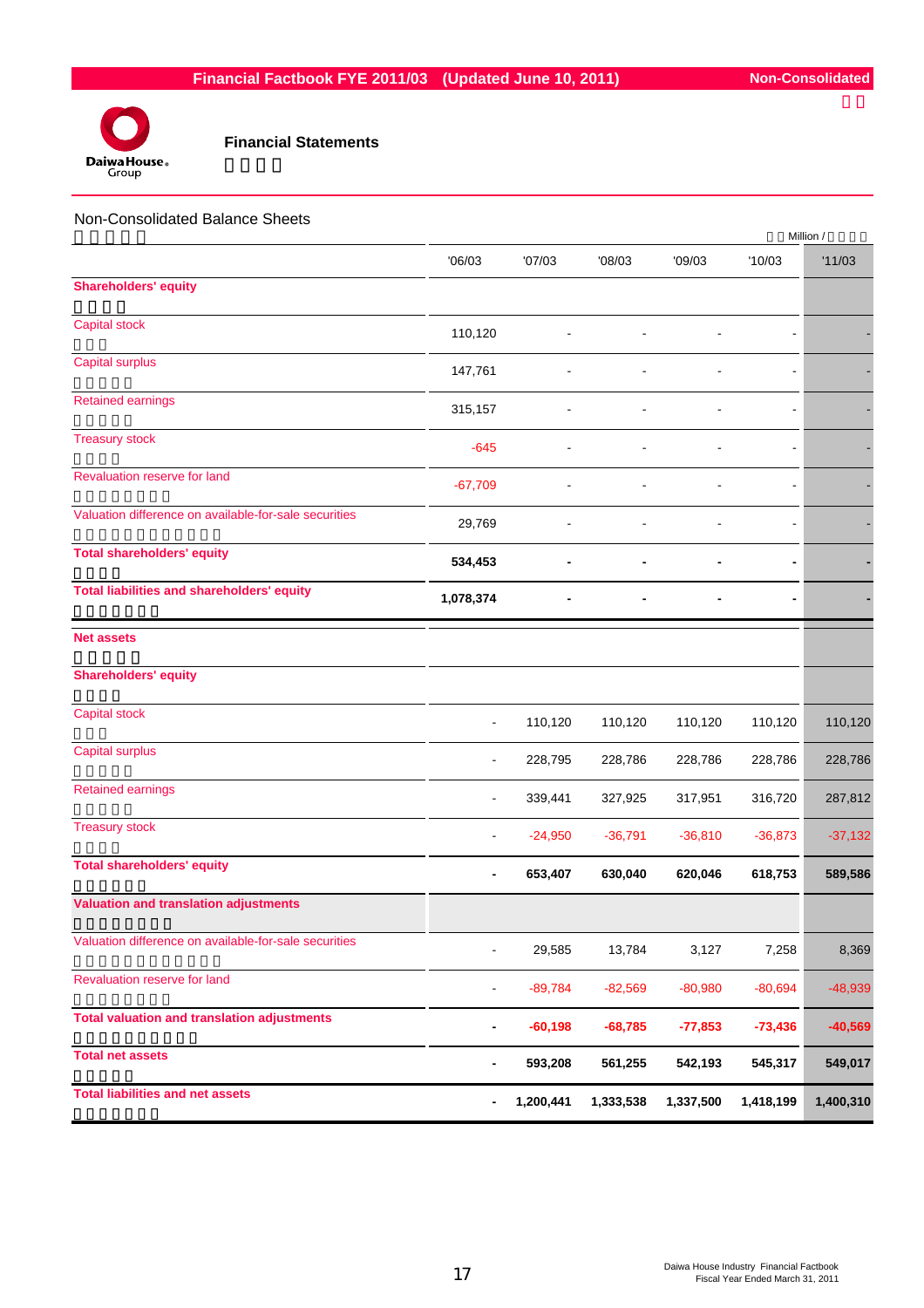

## Non-Consolidated Statements of Income

|                                                      |           |           |           |           |           |           | Million /           |
|------------------------------------------------------|-----------|-----------|-----------|-----------|-----------|-----------|---------------------|
|                                                      | '06/03    | '07/03    | '08/03    | '09/03    | '10/03    | '11/03    | Forecasts<br>'12/03 |
| <b>Net sales</b>                                     | 1,138,461 | 1,185,664 | 1,157,660 | 1,152,431 | 1,034,834 | 1,058,103 | 1,064,000           |
| Cost of sales                                        | 899,986   | 931,920   | 913,917   | 927,862   | 832,796   | 833,616   | 836,700             |
| Selling, general and administrative expenses         | 184,009   | 192,750   | 180,498   | 177,065   | 163,254   | 166,028   | 168,000             |
| <b>Operating income</b>                              | 54,466    | 60,993    | 63,245    | 47,503    | 38,782    | 58,458    | 59,300              |
| Interest income and dividends income                 | 2,146     | 2,446     | 6,531     | 9,548     | 4,814     | 7,529     | 6,800               |
| Total non-operating income                           | 23,771    | 7,902     | 11,243    | 13,599    | 9,500     | 11,926    | 10,300              |
| Interest expenses                                    | 229       | 361       | 1,198     | 2,962     | 3,473     | 3,761     | 3,400               |
| Total non-operating expenses                         | 5,571     | 3,259     | 24,529    | 32,782    | 9,237     | 12,567    | 6,400               |
| <b>Ordinary income</b>                               | 72,666    | 65,636    | 49,959    | 28,320    | 39,045    | 57,817    | 63,200              |
| <b>Extraordinary income</b>                          | 1,820     | 1,264     | 991       | 691       | 537       | 3,548     | 1,700               |
| <b>Extraordinary loss</b>                            | 18,091    | 6,893     | 39,288    | 17,572    | 16,343    | 43,541    | 6,000               |
| Income before income taxes and<br>minority interests | 56,395    | 60,007    | 11,662    | 11,439    | 23,240    | 17,824    | 58,900              |
| Income taxes                                         | 21,044    | 21,714    | 4,215     | 5,861     | 10,271    | 5,111     | 25,200              |
| <b>Net income</b>                                    | 35,351    | 38,292    | 7,446     | 5,578     | 12,969    | 12,713    | 33,700              |

# Capital Investments ( of which, investment property )

|                                          |                          |        |                          |        |        |        | Million /           |
|------------------------------------------|--------------------------|--------|--------------------------|--------|--------|--------|---------------------|
|                                          | '06/03                   | '07/03 | '08/03                   | '09/03 | '10/03 | '11/03 | Forecasts<br>'12/03 |
| <b>Capital investments</b>               | 61,062                   | 38.599 | 59,715                   | 99.280 | 61.909 | 45.942 | 43,000              |
| Investment property                      | 45,687                   | 23,355 | 48.958                   | 79,721 | 50.534 | 26,286 | 26,000              |
| <b>Rental housing</b>                    | $\overline{\phantom{0}}$ | 467    | $\overline{\phantom{a}}$ | 23,564 | 22,056 | 9.053  | 6,500               |
| <b>Commercial facilities</b>             | 28,263                   | 19,939 | 31,015                   | 34,359 | 6,836  | 3,282  | 7,000               |
| <b>Business and corporate facilities</b> | 17,424                   | 2,949  | 17,943                   | 21,798 | 21,642 | 13,951 | 12,500              |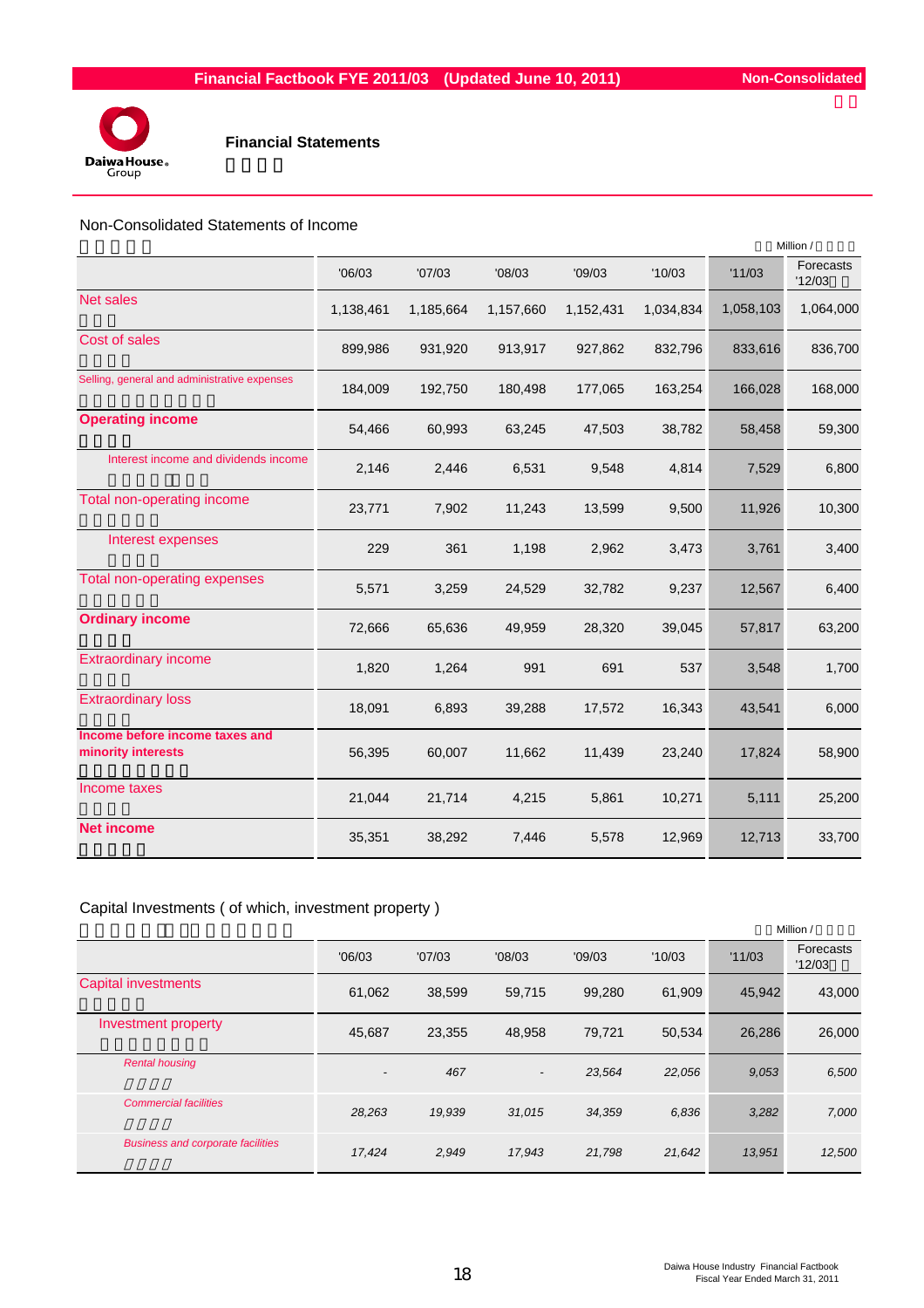

# **Analysis of Operations**

# Sales by Business Segment

|                               |                                                |           |           | Million /           |
|-------------------------------|------------------------------------------------|-----------|-----------|---------------------|
|                               |                                                | '10/03    | '11/03    | Forecasts<br>'12/03 |
| Single-family<br>houses       | <b>Custom-build houses</b>                     | 249,364   | 244,337   | 244,600             |
|                               | Houses (of housing subdivisions)               | 32,231    | 32,891    | 32,500              |
|                               | Land (including land for housing subdivisions) | 44,369    | 45,433    | 45,700              |
|                               | Sub-total                                      | 325,965   | 322,662   | 322,800             |
| <b>Rental housing</b>         |                                                | 267,602   | 287,634   | 292,000             |
| Condominiums                  |                                                | 92,412    | 98,657    | 78,500              |
| <b>Existing home business</b> |                                                | 39,633    | 51,496    | 58,750              |
| <b>Commercial facilities</b>  |                                                | 169,135   | 154,331   | 157,700             |
|                               | <b>Business and corporate facilities</b>       | 131,631   | 134,139   | 144,400             |
|                               | Resort hotels and golf courses                 | 4,505     | 4,236     | 3,400               |
| <b>Other</b>                  |                                                | 3,947     | 4,944     | 6,450               |
| <b>Total</b>                  |                                                | 1,034,834 | 1,058,103 | 1,064,000           |

Gross Profit Ratio by Business Segment

|                               |                                                |         |         | (% )                |
|-------------------------------|------------------------------------------------|---------|---------|---------------------|
|                               |                                                | '10/03  | '11/03  | Forecasts<br>'12/03 |
| Single-family<br>houses       | <b>Custom-build houses</b>                     | 23.3    | 24.5    | 24.2                |
|                               | Houses (of housing subdivisions)               | 21.7    | 22.7    | 22.5                |
|                               | Land (including land for housing subdivisions) | $-15.2$ | $-19.9$ | 0.0                 |
|                               | Sub-total                                      | 17.9    | 18.1    | 20.6                |
| <b>Rental housing</b>         |                                                | 25.3    | 25.7    | 24.7                |
| Condominiums                  |                                                | $-10.4$ | 14.5    | 13.4                |
| <b>Existing home business</b> |                                                | 29.4    | 33.2    | 32.3                |
| <b>Commercial facilities</b>  |                                                | 25.1    | 25.2    | 23.2                |
|                               | <b>Business and corporate facilities</b>       | 23.0    | 15.2    | 14.7                |
|                               | Resort hotels and golf courses                 | 22.3    | 20.5    | 5.9                 |
| <b>Other</b>                  |                                                | 3.7     | 10.2    | 20.9                |
| <b>Total</b>                  |                                                | 19.5    | 21.2    | 21.4                |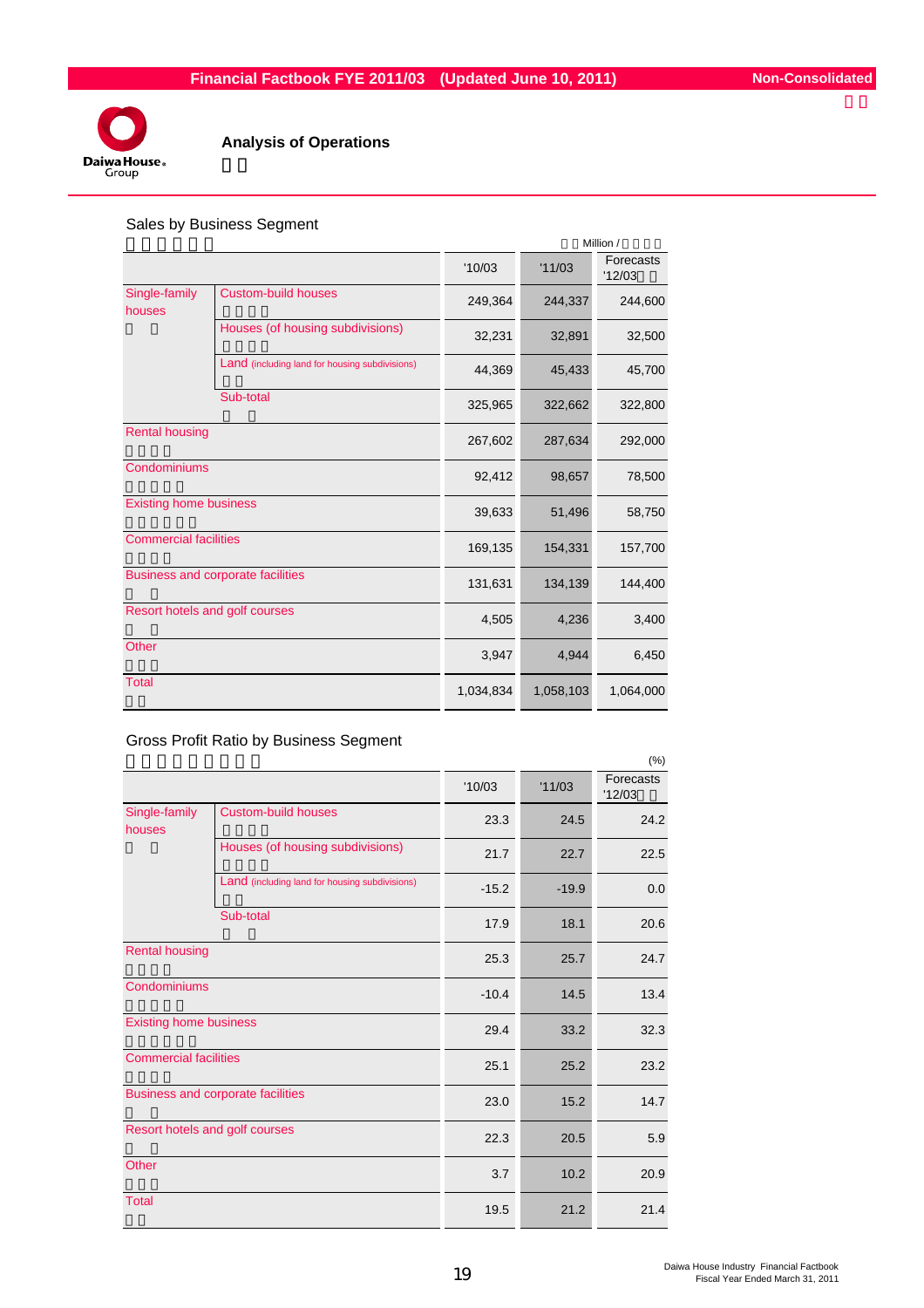

# **Analysis of Operations**

# Orders Received and Sales by Business Segment

#### Orders received

|                                          |                                                |                 |         |        | ( Units / |                     | 100 Million / |
|------------------------------------------|------------------------------------------------|-----------------|---------|--------|-----------|---------------------|---------------|
|                                          |                                                | '10/03          |         | '11/03 |           | Forecasts<br>'12/03 |               |
|                                          |                                                | Units/          | Amount/ | Units/ | Amount/   | Units/              | Amount/       |
| Single-family<br>houses                  | <b>Custom-build houses</b>                     | 8,166           | 2,337   | 8,371  | 2,428     | 8,350               | 2,408         |
|                                          | Houses (of housing subdivisions)               | 1,331           | 328     | 1,421  | 340       | 1,350               | 320           |
|                                          | Land (including land for housing subdivisions) |                 | 413     |        | 496       |                     | 500           |
|                                          | Sub-total                                      | 9,497           | 3,079   | 9,792  | 3,265     | 9,700               | 3,228         |
| <b>Rental housing</b>                    |                                                | 25,433<br>2,450 |         | 26,861 | 2,941     | 24,950              | 2,820         |
| Condominiums                             |                                                | 2,675           | 877     | 2,389  | 868       | 2,600               | 950           |
| <b>Existing home business</b>            |                                                |                 | 421     |        | 538       |                     | 612           |
| <b>Commercial facilities</b>             |                                                |                 | 1,566   |        | 1,537     |                     | 1,622         |
| <b>Business and corporate facilities</b> |                                                |                 | 1,269   |        | 1,266     |                     | 1,254         |
| Resort hotels and golf courses           |                                                |                 | 45      |        | 42        |                     | 34            |
| Other                                    |                                                |                 | 40      |        | 53        |                     | 79            |
|                                          | <b>Total</b>                                   | 37,605          | 9,750   | 39,042 | 10,513    | 37,250              | 10,600        |

#### Sales

|                                |                                                |        |         |                 | ( Units / |                     | 100 Million / |
|--------------------------------|------------------------------------------------|--------|---------|-----------------|-----------|---------------------|---------------|
|                                |                                                | '10/03 |         | '11/03          |           | Forecasts<br>'12/03 |               |
|                                |                                                | Units/ | Amount/ | Units/          | Amount/   | Units/              | Amount/       |
| Single-family<br>houses        | <b>Custom-build houses</b>                     | 8,609  | 2,493   | 8,133           | 2,443     | 8,620               | 2,446         |
|                                | Houses (of housing subdivisions)               | 1,308  | 322     | 1,370           | 328       | 1,380               | 325           |
|                                | Land (including land for housing subdivisions) |        | 443     |                 | 454       |                     | 457           |
|                                | Sub-total                                      | 9,917  | 3,259   | 9,503           | 3,226     | 10,000              | 3,228         |
| <b>Rental housing</b>          |                                                | 26,538 | 2,676   | 2,876<br>25,224 |           | 26,950              | 2,920         |
| Condominiums                   |                                                | 2,863  | 924     | 2,687           | 986       | 2,300               | 785           |
| <b>Existing home business</b>  |                                                |        | 396     |                 | 514       |                     | 587           |
| <b>Commercial facilities</b>   |                                                |        | 1,691   |                 | 1,543     |                     | 1,577         |
|                                | Business and corporate facilities              |        | 1,316   |                 | 1,341     |                     | 1,444         |
| Resort hotels and golf courses |                                                |        | 45      |                 | 42        |                     | 34            |
| Other                          |                                                |        | 39      |                 | 49        |                     | 64            |
|                                | <b>Total</b>                                   | 39,318 | 10,348  | 37,414          | 10,581    | 39,250              | 10,640        |

Note: Amounts less than 100 million have been eliminated.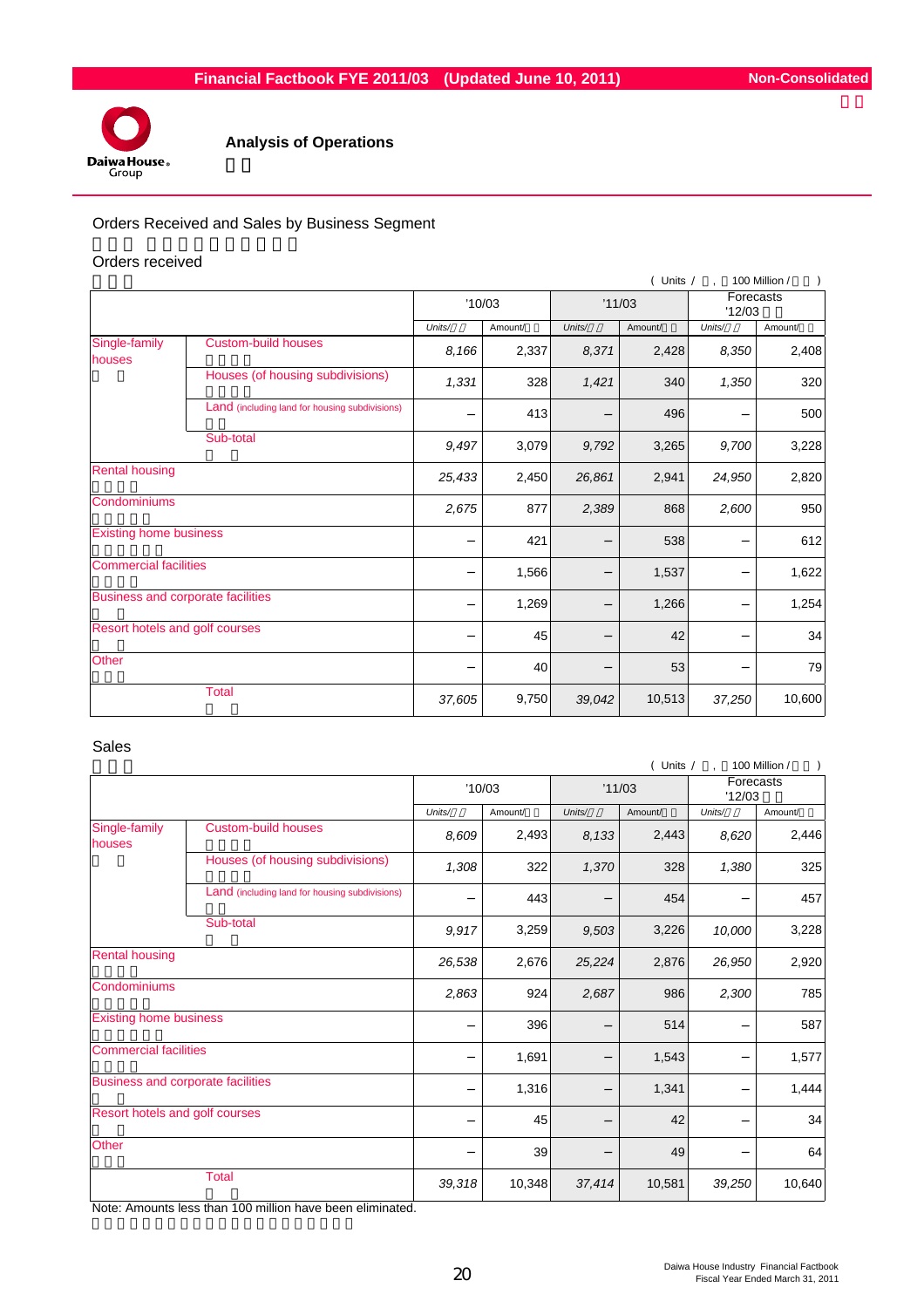

# Residential Business

Order receipt channels ( Single-family houses and rental houses )



#### Percentage of reconstruction

|                              |        |        |        | (%)    |
|------------------------------|--------|--------|--------|--------|
|                              | '08/03 | '09/03 | '10/03 | '11/03 |
| Percentage of reconstruction |        | 26     |        | 28     |

# Model house exhibitions

|                                                                         |                      | '08/03  | '09/03 | '10/03 | '11/03 |
|-------------------------------------------------------------------------|----------------------|---------|--------|--------|--------|
| Number of model house exhibitions                                       |                      | 260     | 248    | 225    | 225    |
| Number of family groups visiting                                        |                      | 102.218 | 96.616 | 85.792 | 80,654 |
| Average number of family group visits per single model house exhibition |                      | 393     | 390    | 381    | 358    |
| Number of MACHINAKA-xevo                                                | <b>Display homes</b> | 48      | 82     | 40     | 26     |
|                                                                         | Works in process     | 14      | 6      | 5      | 15     |

# Average sales per unit / Average area per unit

|                                                |         |        |         |        |         |        | Million / |        |
|------------------------------------------------|---------|--------|---------|--------|---------|--------|-----------|--------|
|                                                |         | '08/03 |         | '09/03 |         | '10/03 |           | '11/03 |
|                                                | Sales / | Area / | Sales / | Area / | Sales / | Area / | Sales /   | Area / |
| Steel-frame                                    | 28.8    | 138.6  | 29.7    | 136.0  | 28.2    | 133.3  | 28.8      | 133.3  |
| Wood-frame                                     | 32.0    | 136.9  | 28.8    | 134.6  | 27.6    | 132.1  | 27.3      | 129.6  |
| Single-family houses (custom-build houses)     | 28.9    | 138.5  | 29.6    | 135.9  | 28.2    | 133.2  | 28.8      | 133.1  |
| Steel-frame                                    | 23.7    | 123.4  | 24.4    | 121.6  | 24.6    | 122.1  | 24.1      | 119.6  |
| Wood-frame                                     | 23.9    | 120.8  | 22.3    | 122.3  | 24.4    | 123.4  | 23.0      | 119.4  |
| Single-family houses (of housing subdivisions) | 23.8    | 123.2  | 24.1    | 121.7  | 24.6    | 122.2  | 24.0      | 119.6  |
| Steel-frame (low-rise)                         | 8.8     | 48.5   | 9.4     | 49.4   | 9.4     | 50.8   | 9.9       | 54.0   |
| Steel-frame (high and mid-rise)                | 17.7    | 71.7   | 11.6    | 82.3   | 11.8    | 65.1   | 14.6      | 60.9   |
| Wood-frame                                     | 8.3     | 51.5   | 9.5     | 60.8   | 8.9     | 58.4   | 10.1      | 65.4   |
| <b>Rental houses</b>                           | 9.7     | 50.8   | 9.7     | 53.2   | 9.7     | 52.0   | 10.9      | 54.8   |